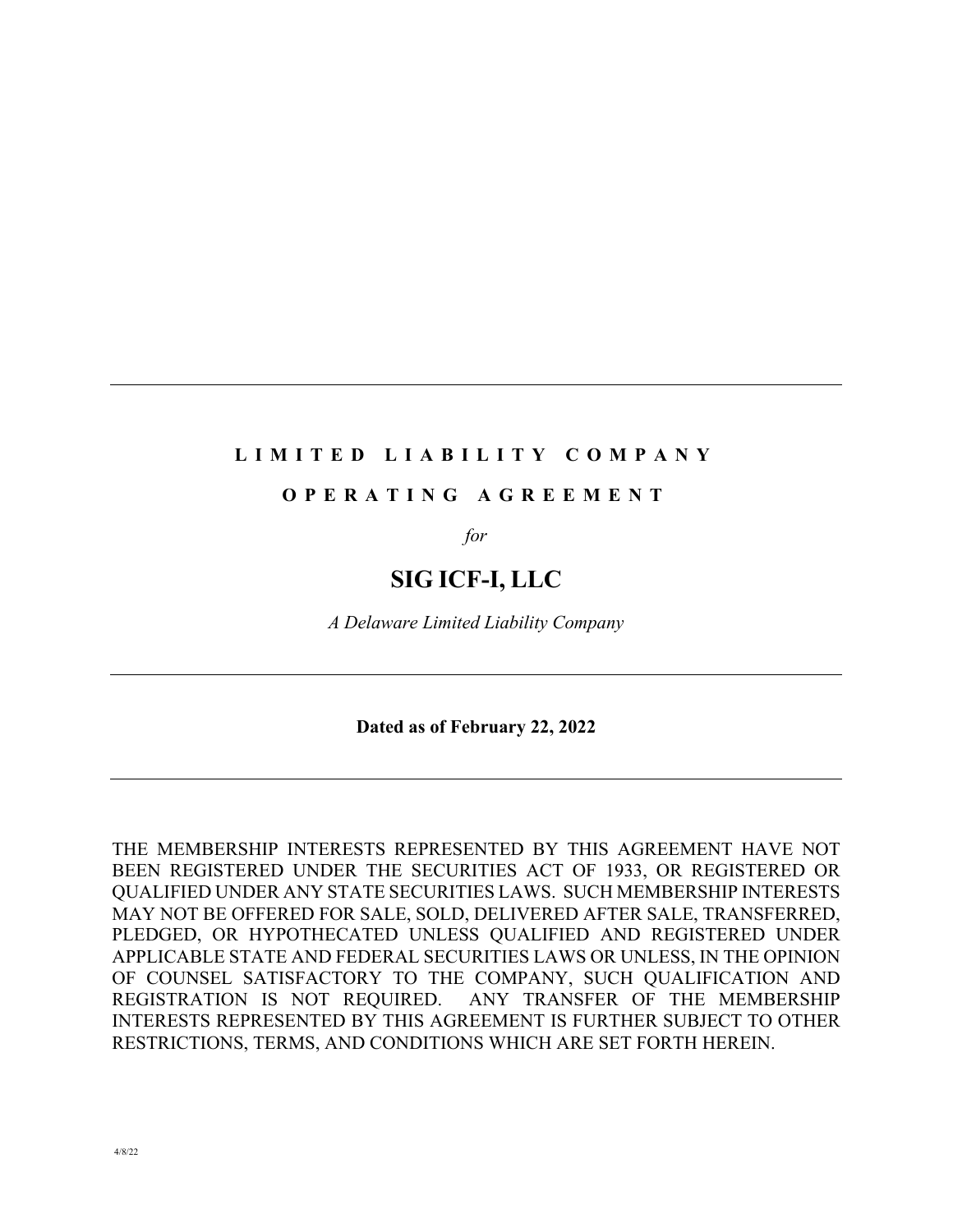This **LIMITED LIABILITY COMPANY OPERATING AGREEMENT** (this "**Agreement**") for **SIG ICF-I, LLC,** a Delaware limited liability company (the "**Company**"), is made and entered into effective as of February 22, 2022, by and among the persons set forth on the signature pages as Members (individually, a "**Member**," and collectively, the "**Members**").

#### **RECITALS**

**WHEREAS**, the Company was formed under the Act pursuant to a Certificate of Formation filed on or about February 22, 2022, in the office of the Delaware Department of State;

**WHEREAS**, the Company and the Class A Member desires to conduct a new private placement offering of Class B Membership Interests; and

**WHEREAS**, the Members desire to provide for, among other matters, the admission of new Class B Members, the management of the business of the Company, the respective rights, obligations and interests of the Members to each other and to the Company and certain other matters.

#### **AGREEMENT**

**NOW, THEREFORE,** in consideration of the foregoing premises and the mutual agreements contained herein and other good and valuable consideration, the receipt and sufficiency of which are hereby acknowledged, the parties hereto, intending to be legally bound, hereby agree as follows:

#### **1. Definitions; Construction.**

1.1. **Definitions.** When used in this Agreement, unless the context otherwise requires, the following terms shall have the meanings set forth below:

"**Act**" means the Delaware Limited Liability Company Act, 6 Del. §§ 18101,.et seq., as the same may be amended from time to time.

"**Adjusted Capital Contribution**" shall be equal to the excess, if any, of (a) the Capital Contributions of each of the Members, over (b) the aggregate distributions to such Members pursuant to Section 4.2(b) or (c) hereof as of such date.

"**Advances**" shall have the meaning set forth in Section 3.4.

"**Agreement**" means this Limited Liability Company Operating Agreement, as originally executed and as amended and/or restated from time to time.

"**Bankrupt**" means, with respect to any Person: (a) the filing of an application by such Person for, or such Person's consent to, the appointment of a trustee, receiver, or custodian of its assets; (b) the entry of an order for relief with respect to such Person in proceedings under the United States Bankruptcy Code, as amended or superseded from time to time; (c) the making by such Person of a general assignment for the benefit of creditors; (d) the entry of an order, judgment, or decree by any court of competent jurisdiction appointing a trustee, receiver, or custodian of the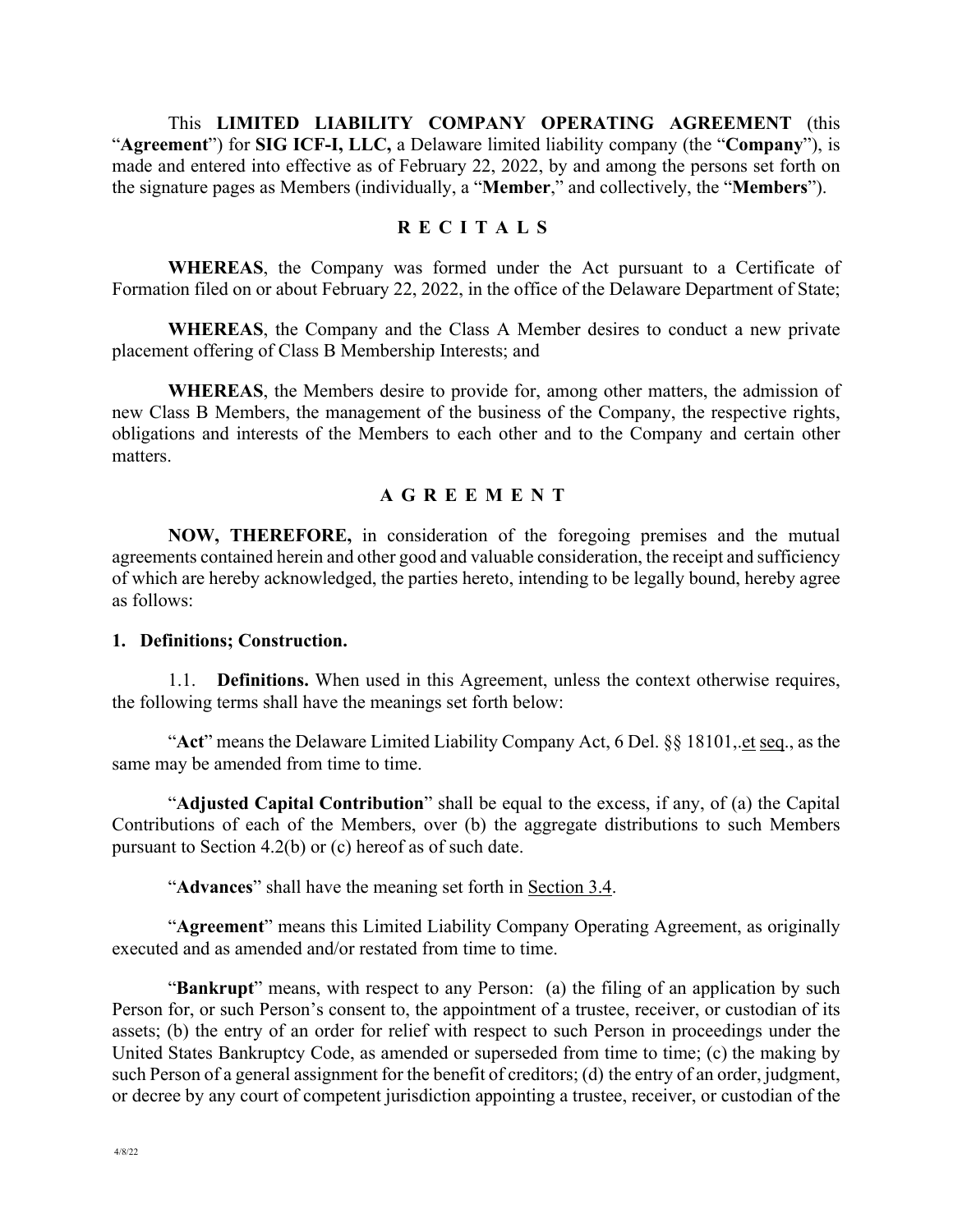assets of such Person unless the proceedings and the trustee, receiver, or custodian appointed are dismissed within one hundred twenty (120) days; or (e) the failure by such Person generally to pay such Person's debts as the debts become due within the meaning of Section 303(h)(1) of the United States Bankruptcy Code, as determined by the Bankruptcy Court, or the admission in writing of such Person's inability to pay its debts as they become due.

"**Capital Account**" means with respect to any Member the capital account that the Company establishes and maintains for such Member pursuant to Exhibit B.

"**Capital Contribution**" means a contribution in cash or property to the capital of the Company (and if required by the context of this Agreement, "Capital Contribution" shall also refer to the total amount of cash and the fair market value of property so contributed).

"**Certificate**" means the Certificate of Formation of the Company originally filed with the Secretary of State of the State of Delaware, as amended and/or restated from time to time.

"**Class A Interests**" means the Membership Interests owned by the Class A Members.

"**Class A Member**" or "**Class A Members**" means and refers to the Person or Persons designated as a Class A Member or Members on Exhibit A to this Agreement.

"**Class B Interests**" means the Membership Interests owned by the Class B Members.

"**Class B Member**" or "**Class B Members**" means and refers to the Person or Persons designated as a Class B Member or Members on **Exhibit A** to this Agreement.

"**Code**" means the Internal Revenue Code of 1986, as amended from time to time, and the corresponding provisions of any succeeding law.

"**Company**" means the limited liability company organized in accordance with this Agreement.

"**Employee**" means an individual or other Person who performs substantial services to or for the benefit of the Company, whether as an Employee, officer, Member, independent contractor or in any other capacity.

"**Guaranteed Payment**" means a payment made by the Company to a Class A Member in consideration for services performed by the Class A Member in accordance with the determination of the Manager or as provided in this Agreement.

"**Majority Interest**" means, in connection with any vote, approval or consent of the Members, the affirmative vote, approval or consent of Members that, taken together, hold more than fifty percent (50%) of the aggregate of all Percentage Interests held by the Class of Members entitled to act on such matter.

"**Manager**" means the Person designated or appointed from time to time as provided in Section 7.1.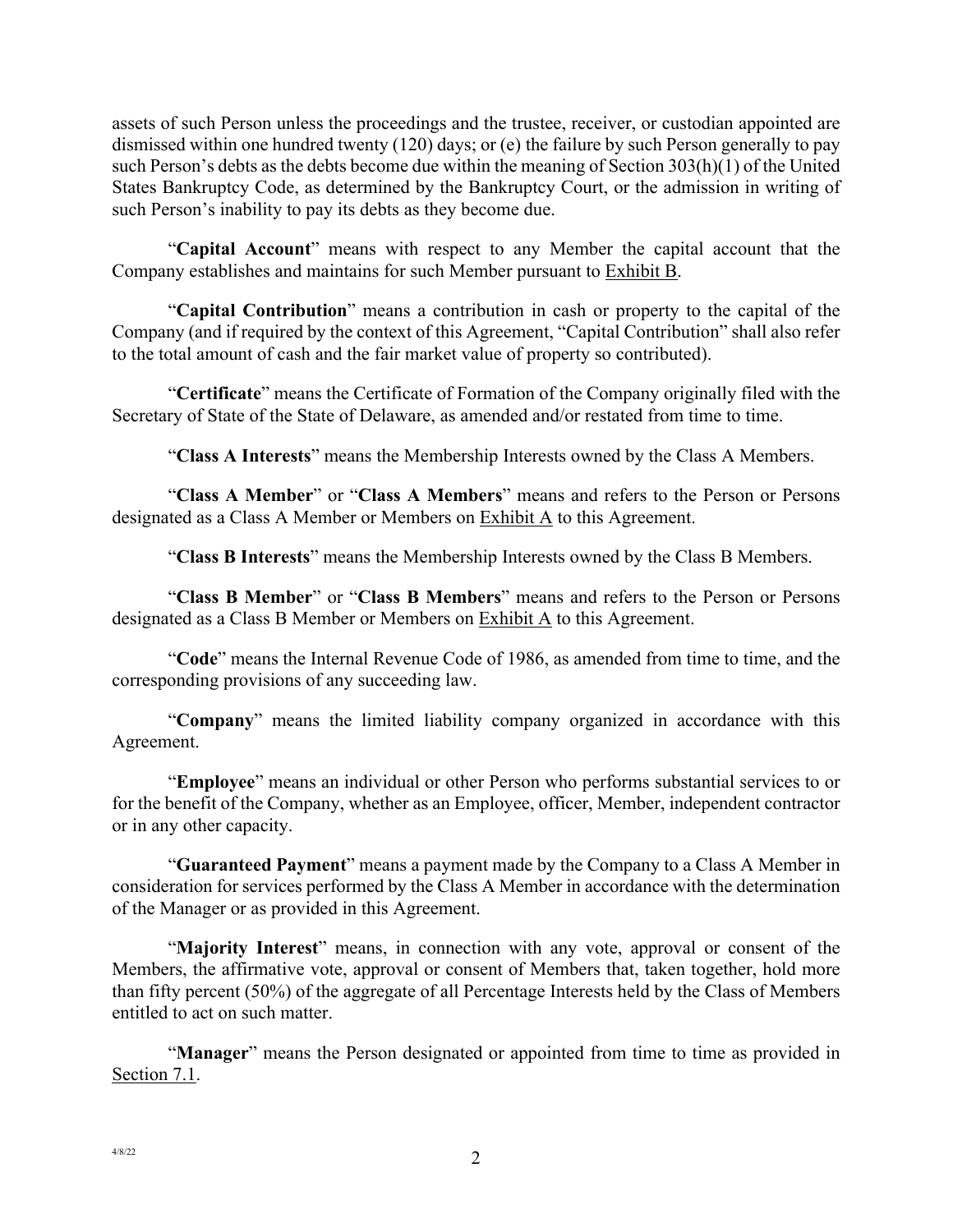"**Member**" means each Person who (a) is identified as a Member on Exhibit A, has been admitted to the Company as a Member in accordance with the Certificate or this Agreement, or is an assignee who has become a Member in accordance with Section 8.5, and (b) has not withdrawn, been removed or if other than an individual, dissolved.

"**Membership Interest**" means a Member's entire interest in the Company including the Member's right to share in income, gains, losses, deductions, credits, or similar items of, and to receive distributions from, the Company pursuant to this Agreement and the Act, the right to vote or participate in the management of the Company to the extent herein provided or as specifically required by the Act, and the right to receive information concerning the business and affairs of the Company.

"**Net Cash From Operations**" means, for any fiscal year of the Company, the total cash collected by the Company from all sources (other than from Capital Contributions), including, without limitation, cash generated from real estate properties, as well as the net amount received from any sale of any part of the Company's property, other than a sale made in connection with the liquidation of the Company or a sale that generates Net Cash from Sales or Refinancings, less all operating expenses actually paid, all loan payments paid, any cash expenditures for capital improvements, and any reserves which the Manager deems necessary or prudent to be set aside to meet working capital requirements, future liabilities and contingencies of the Company and less Guaranteed Payments to Class A Members for the year.

"**Net Cash from Sales or Refinancings**" means the total cash received by the Company from any sale or refinancing of all or substantially all of its assets or membership interests representing greater than a fifty percent (50%) Percentage Interest, less all expenses, including but not limited to any fees or commissions, named by the Company in connection with such transaction.

"**Notes**" means any one or more residential or commercial mortgage or financing notes held by the Company.

"**Operating Preferred Return**" means (i) for the Class B Members, a cash payment equal to eight percent (8%) per annum of Adjusted Capital Contributions. All Operating Preferred Returns shall be determined on the basis of a year of 360 days, as the case may be, for the actual number of days occurring in the period for which the Operating Preferred Return is being determined, cumulative to the extent not distributed in any given year pursuant to Sections 4.1(a) and 4.2(a) hereof, of the Adjusted Capital Contribution of each Member, payable on a monthly basis commencing on the first day of the calendar month beginning after the thirtieth (30) day subsequent to the date of the Class B Member's Capital Contribution and thereafter by the fifteenth day of the calendar month subsequent to the calendar month in which it accrues.

**"Partnership Audit Rules"** shall have the meaning set forth in Section 9.8.3.

"**Percentage Interest**" means, for each Member, the percentage interest set forth opposite the name of such Member on Exhibit A, as the same may be adjusted from time to time in accordance with this Agreement.

"**Permitted Transferee**" means (i) another Member, and (ii) a descendant of a Member.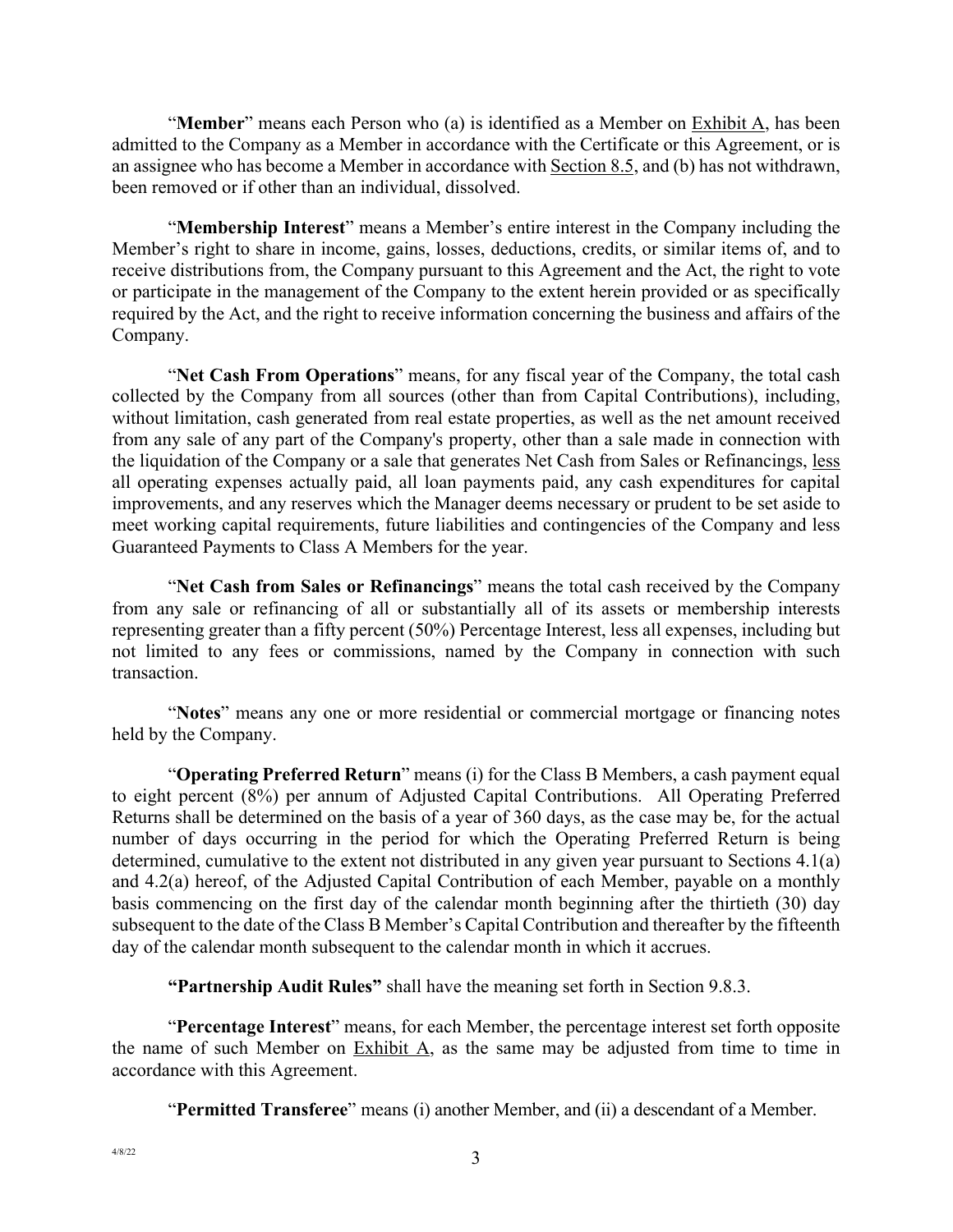"**Permitted Trust**" means a trust whose only beneficiaries, to the extent of any interest whatsoever, are Permitted Transferees (excluding Permitted Trusts for purposes of this definition).

"**Person**" means any individual, general partnership, limited partnership, limited liability company, limited liability partnership, corporation, trust, estate, real estate investment trust, association, or other entity.

"**Redemption Date**" shall have the meaning set forth in Section 4.3.

"**Redemption Notice**" shall have the meaning set forth in Section 4.3.

"**Transfer**" shall mean any sale, transfer, assignment, hypothecation, encumbrance or other disposition, whether voluntary or involuntary, whether by gift, bequest or otherwise. In the case of a hypothecation, the Transfer shall be deemed to occur both at the time of the initial pledge and at any pledgee's sale or a sale by any secured creditor.

1.2. **Rules of Construction.** The following rules of construction shall apply to this Agreement:

1.2.1. This Agreement shall be interpreted and construed in accordance with the laws of the State of Delaware without regard to its conflicts of laws provisions, but shall not be construed against the drafter of this Agreement.

1.2.2. The titles of the Sections herein have been inserted as a matter of convenience of reference only and shall not control or affect the meaning or construction of any of the terms or provisions hereof.

1.2.3. All personal pronouns used in this Agreement, whether used in the masculine, feminine or neuter gender, shall include all other genders, the singular shall include the plural, and vice versa, as the context may require.

1.2.4. The term "including" shall in all cases be interpreted as "including, but not limited to."

1.2.5. Each provision of this Agreement shall be considered severable from the rest, and if any provision of this Agreement or its application to any person or circumstances shall be held invalid and contrary to any existing or future law or unenforceable to any extent, the remainder of this Agreement and the application of any other provision to any person or circumstances shall not be affected thereby and shall be interpreted and enforced to the greatest extent permitted by law so as to give effect to the original intent of the parties hereto.

1.2.6. Unless the context clearly requires otherwise, words such as "herein" shall refer to this entire Agreement and not to a particular Section or provision, and references to particular "Sections" shall refer to the Sections of this Agreement.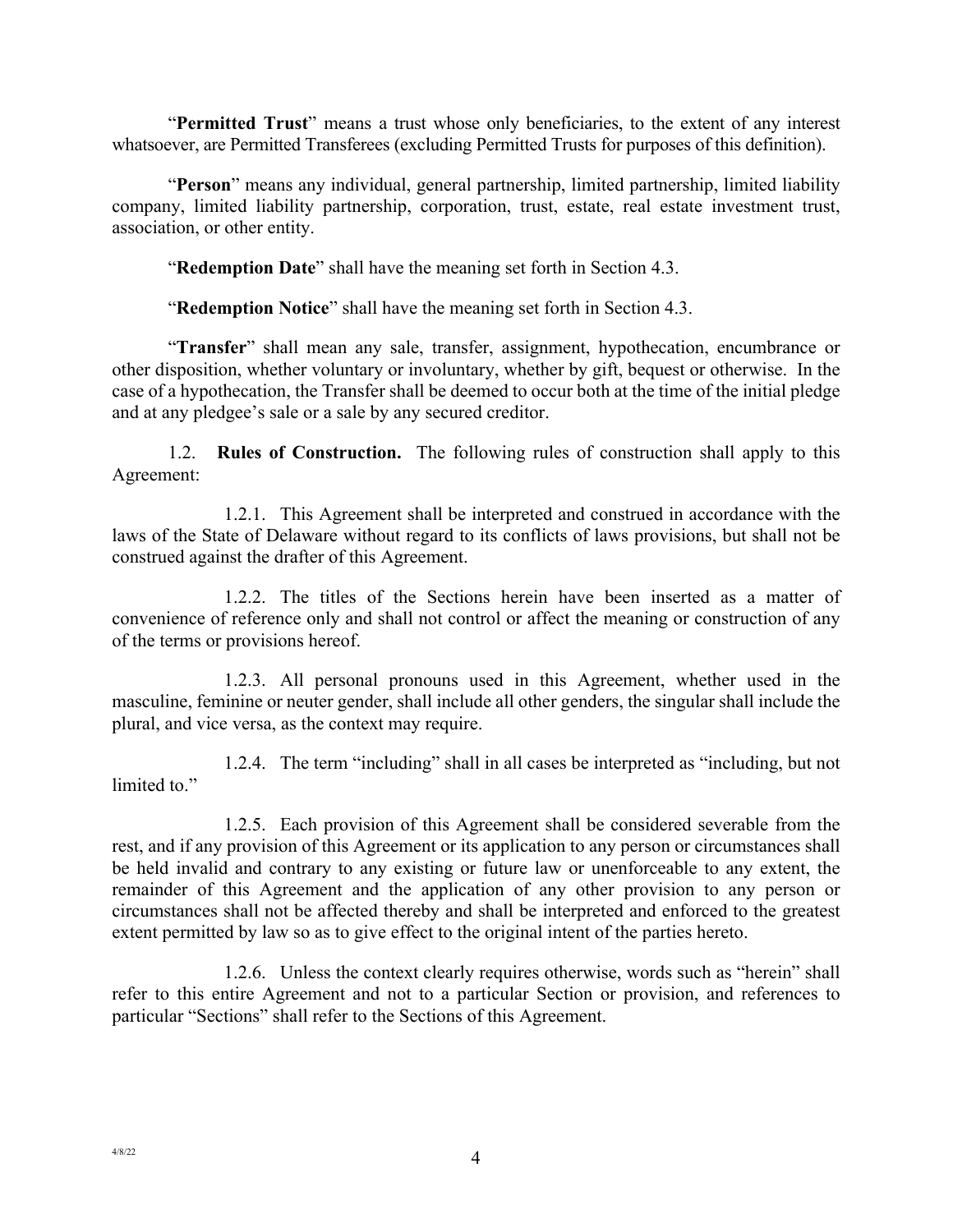### **2. Organizational Matters.**

2.1. **Formation.** The Members have formed a Delaware limited liability company under the Act through the filing of the Certificate with the Delaware Department of State and by entering into this Agreement. The rights and liabilities of the Members shall be determined pursuant to the Act and this Agreement.

2.2. **Name.** The name of the Company is "SIG ICF-I, LLC." The business and affairs of the Company may be conducted under that name or, upon compliance with applicable laws, any other name that the Manager may deem appropriate or advisable. The Manager shall file any fictitious name certificates and similar filings, and any amendments thereto, that may be appropriate or advisable.

2.3. **Term.** The existence of the Company commenced on the date of the filing of the Certificate with the Department of State of the State of Delaware and shall continue until the Company is dissolved in accordance with the provisions of this Agreement.

2.4. **Principal Office; Registered Agent.** The principal office of the Company shall be as determined by the Manager from time to time. The Company shall continuously maintain a registered agent and office in the State of Delaware as required by the Act. The registered agent shall be as stated in the Certificate or as otherwise determined by the Manager.

2.5. **Purpose.** The purpose of the Company is to (i) purchase performing and nonperforming residential real estate notes at a discount with the goal of liquidating these notes in a manner that realizes greater proceeds from the sale of each note than the purchase price paid for that note; (ii) to purchase, manage, improve, lease and sell real estate properties with the goal of collecting more proceeds from these properties than the purchase price paid to obtain and improve them. The Company may carry on any other lawful business, purpose, or activity incidental or related to the foregoing that may be carried on by a limited liability company under applicable law.

# **3. Percentage Interests; Provisions Related to Capital**

3.1. **Percentage Interests.** The name, class of membership interest and Percentage Interest of each Member as of the date hereof is set forth on Exhibit A attached to this Agreement.

3.2. **Capital Contributions**. As of the date of this Agreement, each Member has made Capital Contributions in the amount set forth opposite the name of such Member on Exhibit A. No Member shall be required at any time to make any additional contributions to the capital of the Company, or be obligated or required under any circumstances to restore any negative balance in his, her or its Capital Account. Exhibit A shall be amended from time to time to reflect any Capital Contributions made by the Members after the date of this Agreement.

# 3.3. **Additional Capital Contributions.**

3.3.1. No Member shall be obligated to make any additional capital contributions to the Company. If the Company requires additional capital for its operations the Manager may, in his sole discretion, issue a call for additional capital contributions to the Class A Members, in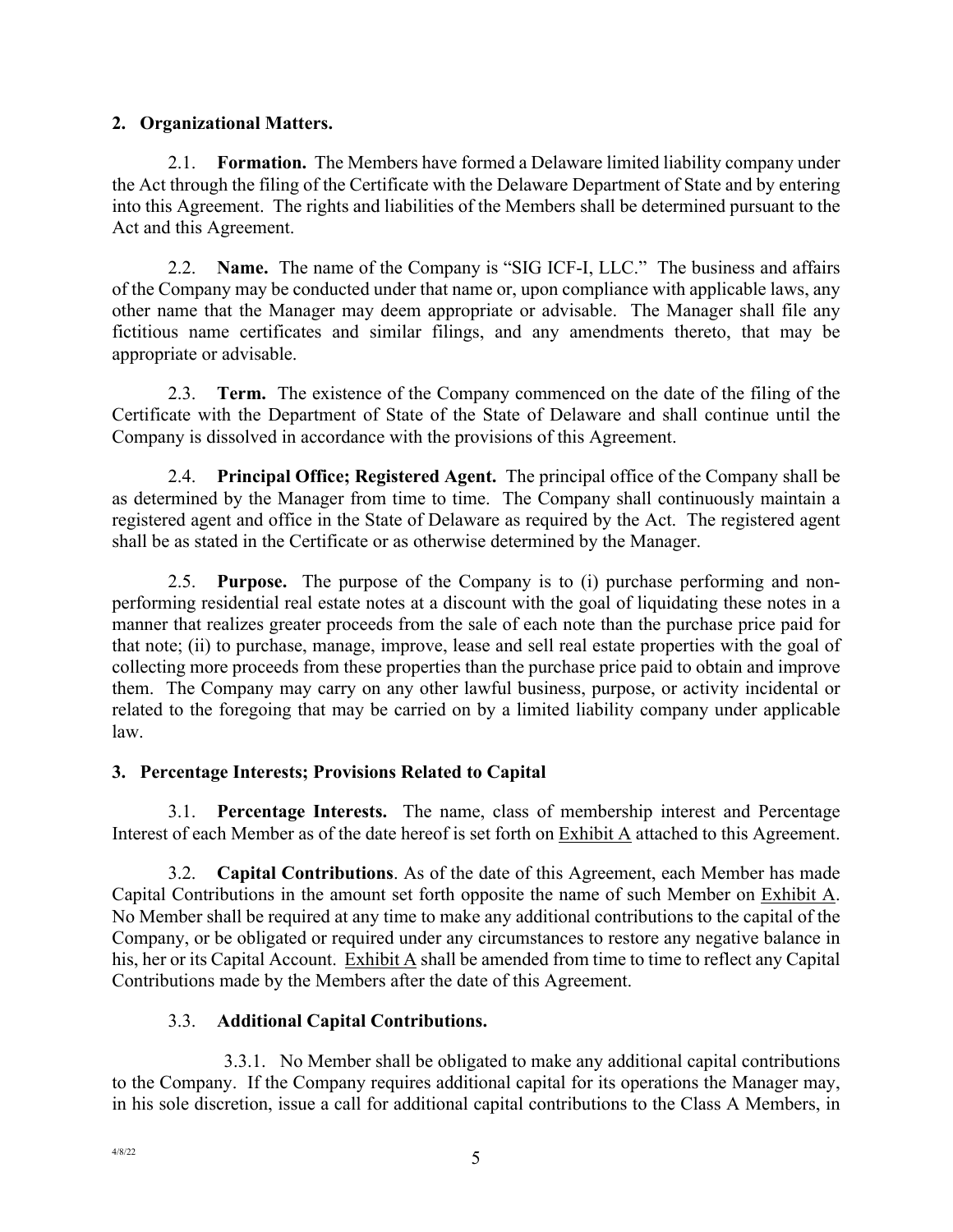which case the Class A Members will have the opportunity, but shall in no event be obligated, to make additional contributions to the Company in proportion to their Percentage Interests. If any Class A Member shall fail to make his proportionate share of any such additional capital contribution, any other Class A Member may make such contribution, and the Percentage Interests of the Class A Members shall be adjusted as set forth in Section 3.3.2 below.

3.3.2. If one or more Class A Members shall fail to contribute his or her proportionate share of any additional capital contributions under Section 3.3.1, the Capital Accounts of the Class A Members shall be adjusted to reflect (i) the additional capital contributions and (ii) the net gain or loss that would have been allocated to each Class A Member under this Agreement if all of the assets of the Company (other than the newly contributed assets) had been sold for their fair market values, and the resulting gain or loss (determined by reference to the prior Gross Asset Value of such assets) had been allocated to the Class A Members in accordance with the terms of this Agreement. Such adjustments to the Capital Accounts shall be made in accordance with Regulation §1.704-(1)(b)(2)(iv)(f). For this purpose, the fair market value of the assets of the Company shall be determined by the Manager. After the Capital Accounts have been adjusted as provided in this Section 3.3.2, the Percentage Interest of each Class A Member shall be adjusted to equal that percentage obtained by dividing the positive balance in such Class A Member's Capital Account by the sum of the positive Capital Account balances of all the Class A Members.

3.4. **Advances.** If the Company requires additional funds for the fulfillment of its purposes, the Company may borrow funds from one or more Members, or from Persons related to one or more Members, on such terms as the Manager and the party or parties making such loans may agree (each such loan or other extension of funds from a Member or Persons related to a Member shall be an "**Advance**"). Unless otherwise agreed by the party or parties making such Advances, all Advances made under this Section 3.4 shall be repaid in full, with interest, before any distributions are made to the Members under this Agreement.

3.5. **Capital Accounts.** The Company shall maintain an individual Capital Account for each Member in accordance with the provisions set forth in Exhibit B attached hereto.

3.6. **No Interest.** No Member shall be entitled to receive any interest on such Member's Capital Contributions.

3.7. **No Withdrawal.** No Member shall have the right to withdraw such Member's Capital Contributions or to demand and receive property of the Company or any distribution in return for such Member's Capital Contributions, except as may be specifically provided in this Agreement or required by the Act.

### **4. Distributions to Members.**

4.1.**Net Cash From Operations**. Except as otherwise provided in Article 10 hereof, Net Cash From Operations, if any, shall, if practicable, be distributed monthly, or at such times as the Manager may determine, in the following order and priority:

> (a) First, to each Class B Member, on a *pari passu* basis, to the extent of the excess, if any, of (i) the cumulative Operating Preferred Return for such Class B Member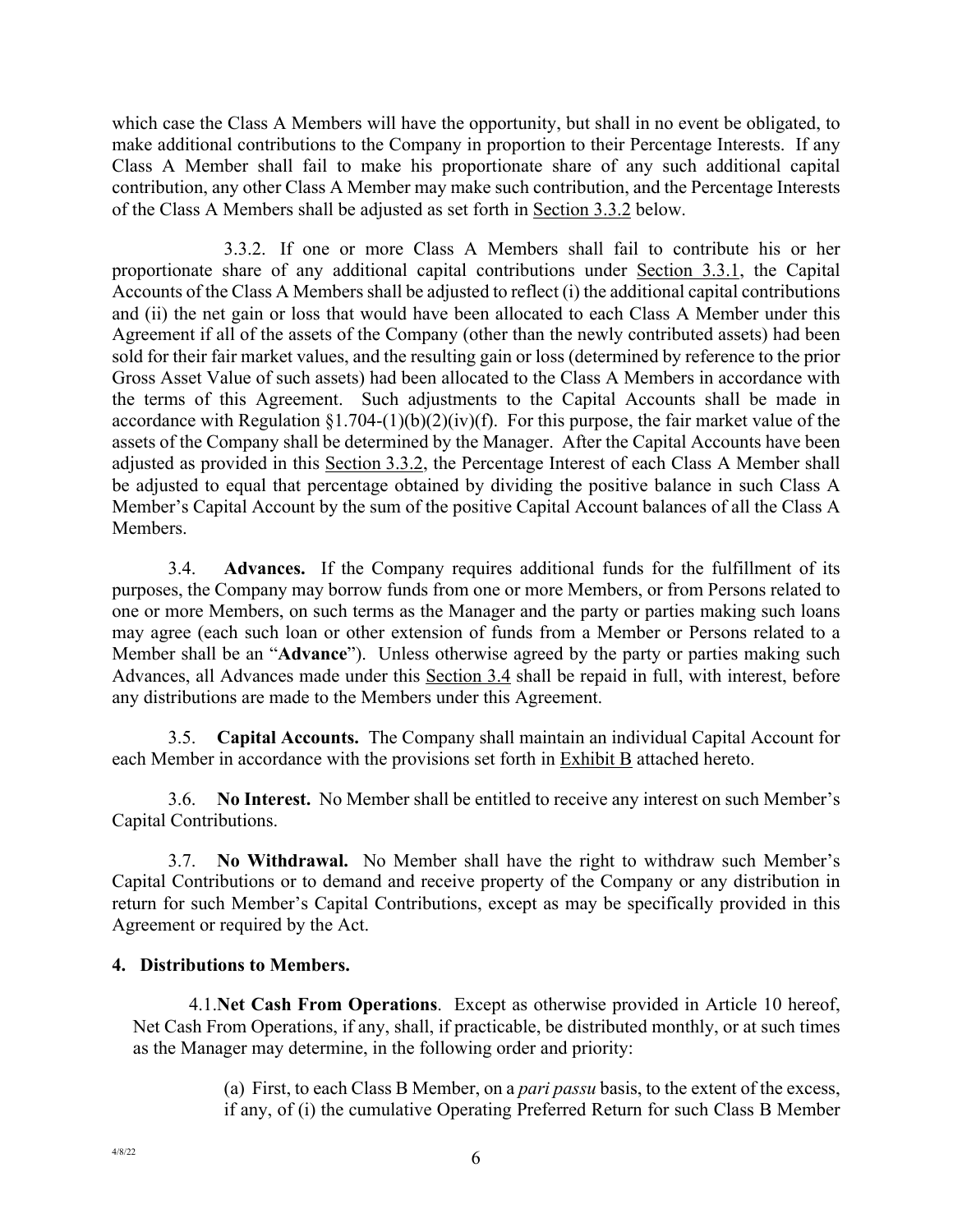for which the payment due date has occurred from the inception of the Company to the end of such month, over (ii) the sum of all prior distributions to such Member pursuant to this Section 4.1(a) and Section 4.2(a);

(b) Second, the balance, if any, to the Class A Members in proportion to their Membership Interests.

4.2. **Net Cash From Sales or Refinancings.** Except as otherwise provided in Article 10 hereof, Net Cash From Sales or Refinancings shall, if practicable, be distributed monthly, or at such times as the Manager may determine, in the following order and priority:

> (a) First, to each Class B Member, on a *pari passu* basis, to the extent of the excess, if any, of (i) the cumulative Operating Preferred Return for such Class B Member for which the payment due date has occurred from the inception of the Company to the end of such year, over (ii) the sum of all prior distributions to such Member pursuant to Section 4.1(a) and this Section 4.2(a);

> (b) Second, to the Class B Members, on a *pari passu* basis, in proportion to and to the extent of their Adjusted Capital Contributions;

> (c) Third, to the Class A Members in proportion to and to the extent of their Adjusted Capital Contributions; and

> (d) The balance, if any, to the Class A Members in proportion to their Membership Interests.

4.3. **Redemption of Class B Membership Interests.** The Company has the option by delivering written notice and/or payment to a Class B Member at any time (the "**Redemption Notice**") to force the redemption of the Class B Interest, as applicable. At any time subsequent to the first anniversary of the date on which a Class B Member makes its Capital Contribution to purchase a Class B Membership Interest, any Class B Member, each at their own option, shall have the right to redeem all, but not less than all, of the Class B Member's Membership Interest by delivering a Redemption Notice to the Company. The Company shall fix a date for the redemption which shall not be more than ninety (90) days after the date of the Redemption Notice (the "**Redemption Date**"), provided that, in any calendar quarter, the Company shall only be obligated to redeem an amount equal to up to 25% of the aggregate Capital Contributions collected by the Company as of the first day of the calendar quarter. Any such amounts not redeemed in a calendar quarter shall be redeemed by the Company prior to the end of the first month of the subsequent calendar quarter. On the Redemption Date, the Company shall pay the Class B Member the amount of its accrued but unpaid Operating Preferred Return plus its Adjusted Capital Contributions as of the Redemption Date out of Net Cash from Operations. Upon redemption of a Member's Membership Interest, the Member no longer has any ownership of the Membership Interest and is no longer a Member of the Company with regards to the redeemed Membership Interest.

#### **5. Allocation of Profit and Loss.**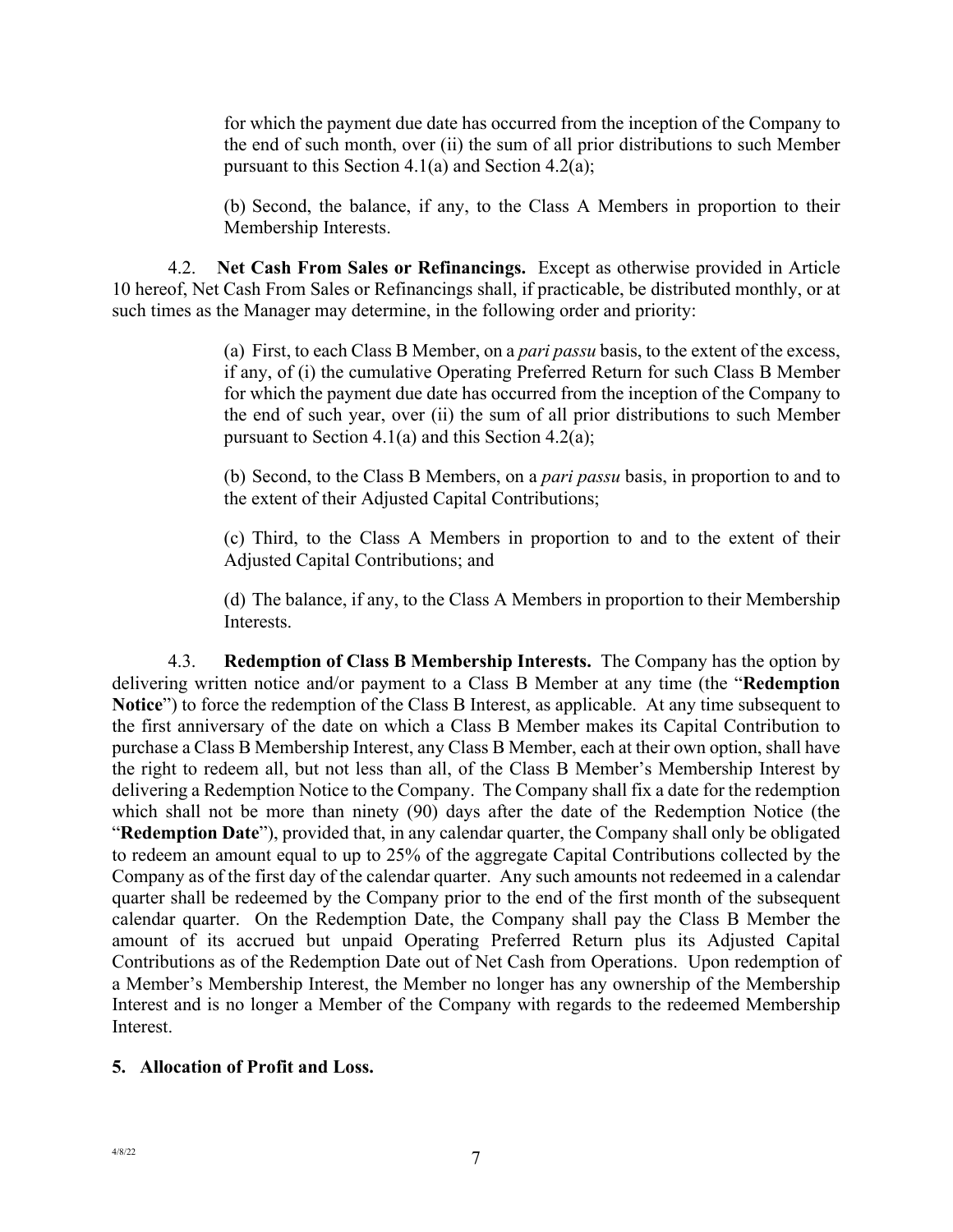5.1. **Profits.** After giving effect to the special allocations set forth in Exhibit B, Profits and all items of Company income or gain for any fiscal year shall be allocated in the following order and priority:

(a) First, all or a portion of the remaining items of Company income or gain, if any, shall be specially allocated to the Class B Members on a *pari passu* basis, in proportion to and to the extent of the excess, if any, of (i) the cumulative Operating Preferred Return distributions which each Class B Member has received pursuant to Sections 4.1(a) and 4.2(a) hereof from the commencement of the Company to a date thirty (30) days after the end of such fiscal year, over (ii) the cumulative items of income and gain allocated to each Investor Member pursuant to this Section 5.1(a) for all prior fiscal years.

(b) Second, to the Class A Members in proportion to and to the extent of the excess, if any, of (i) the cumulative Losses allocated pursuant to Section 5.2(a) hereof for all prior fiscal years, over (ii) the cumulative Profits allocated pursuant to this Section 5.1(b) for all prior fiscal years; and

(c) The balance, if any, to the Class A Members in proportion to their Membership Interests.

5.2. **Losses.** After giving effect to the special allocations set forth in Exhibit B, losses for any fiscal year shall be allocated in the following order and priority:

(a) First, Losses shall be allocated to the Members to offset any Profits allocated to the Members in prior fiscal years under Section 5.1, until the aggregate amount of Losses allocated to the Members under this Section 5.2 shall equal the aggregate amount of Profits previously allocated under Section 5.1;

(b) Next, Losses shall be allocated to the Members in proportion to and to the extent of the positive balances in their Capital Accounts, until no Members have a positive Capital Account balance; and

(c) Thereafter, remaining Losses shall be allocated to the Class A Members in proportion to their Membership Interests.

# **6. Members.**

6.1. **Limited Liability.** Except as required under the Act or as expressly set forth in this Agreement, no Member shall be personally liable for any debt, obligation, or liability of the Company, whether that debt, obligation, or liability arises in contract, tort or otherwise.

### 6.2. **Authority of Members**.

6.2.1. The Members, acting solely in their capacities as Members, shall have the right to vote on, consent to, or otherwise approve only those matters as to which this Agreement specifically requires such approval. The Class A Members shall be entitled to vote on all matters presented to the Members. The Class B Members shall only be entitled to vote on matters related to the execution of collateral of the Company held with regard to real estate that occur during any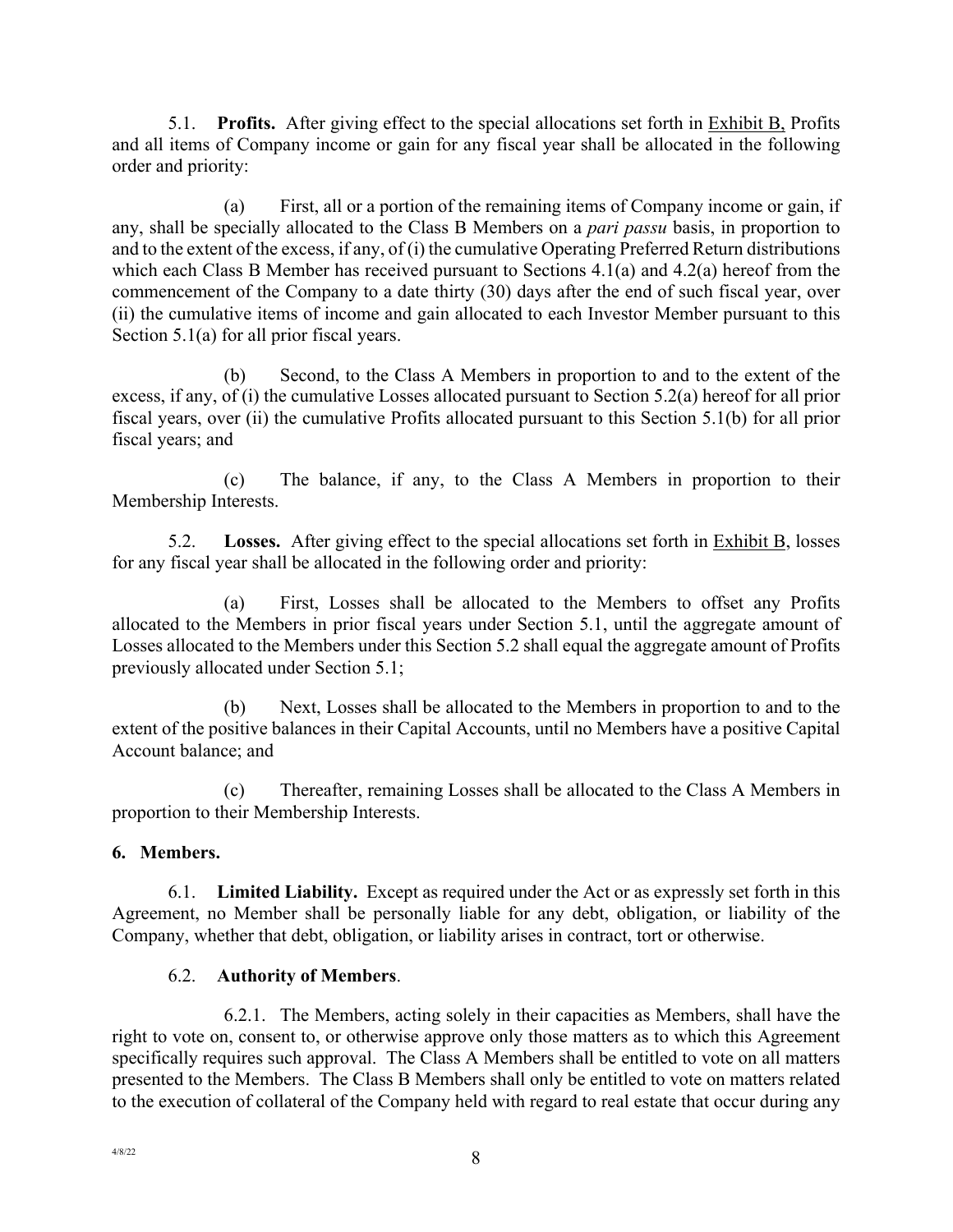period in which the Company has not paid an Operating Preferred Return to a Class B Member after its due date. Upon the vote or approval by written consent of a Majority in Interest of the Class B Members upon a default by the Company of a payment owed to a Class B Member, the Manager and the Class A Members shall be obligated to take appropriate legal action as requested by the Class B Members solely with respect to such collateral.

6.2.2. No Member acting solely in the capacity of a Member is an agent of the Company, nor can any Member acting solely in the capacity of a Member bind the Company or execute any instrument on behalf of the Company.

6.3. **No Dissociation.** A Member may not resign, withdraw or otherwise dissociate from the Company prior to the dissolution and winding up of the Company. Nothing in this Agreement shall be interpreted as giving a Member the right to withdraw from the Company.

### 6.4. **Meetings of Members; Action by Consent.**

6.4.1. Meetings of the Members may be called by the Manager. Written notice of the time and place of a meeting shall be given to each Member at least two (2) business days in advance of the date of the meeting. Meetings shall be held at the principal office of the Company or at such other location as specified in the notice. A Member may attend either in person or by proxy. The presence in person or by proxy of Members holding at least a Majority Interest shall constitute a quorum at any meeting.

6.4.2. Meetings of the Class B Members may be called by any five (5) Class B Members. Written notice of the time and place of a meeting shall be given to each Class B Member at least two (2) business days in advance of the date of the meeting. Meetings shall be held at the principal office of the Company or at such other location as specified in the notice. A Class B Member may attend either in person or by proxy. The presence in person or by proxy of Class B Members holding at least a Majority Interest of the Class B Membership Interests, calculated together as a class, shall constitute a quorum at any meeting. The vote or approval of a majority of the Class B Members in attendance at any meeting of the Class B Members shall decide any matter presented for a vote or consent of the Class B Members.

6.4.3. Any action or decision required or permitted to be taken by the Members or a class of Members under this Agreement may be taken without a meeting if consent in writing setting forth the action so taken is signed and delivered to the Company by Members representing not less than the minimum Percentage Interest necessary under this Agreement to approve the action. The Manager shall notify the Members or class of Members of all actions taken by such consents.

6.4.4. The Class A Members shall be the only Members entitled to vote on matters presented to the Members. Except as set forth in Section 6.2.1, the Class B Members shall not have any voting rights with respect to matters presented to the Members.

6.5. **Admission of Additional Members.** The Manager may, in his sole discretion, admit additional Members to the Company in exchange for such additional Capital Contributions as the Manager may determine. No additional Member shall become a Member until such additional Member has made any required Capital Contribution and has become a party to this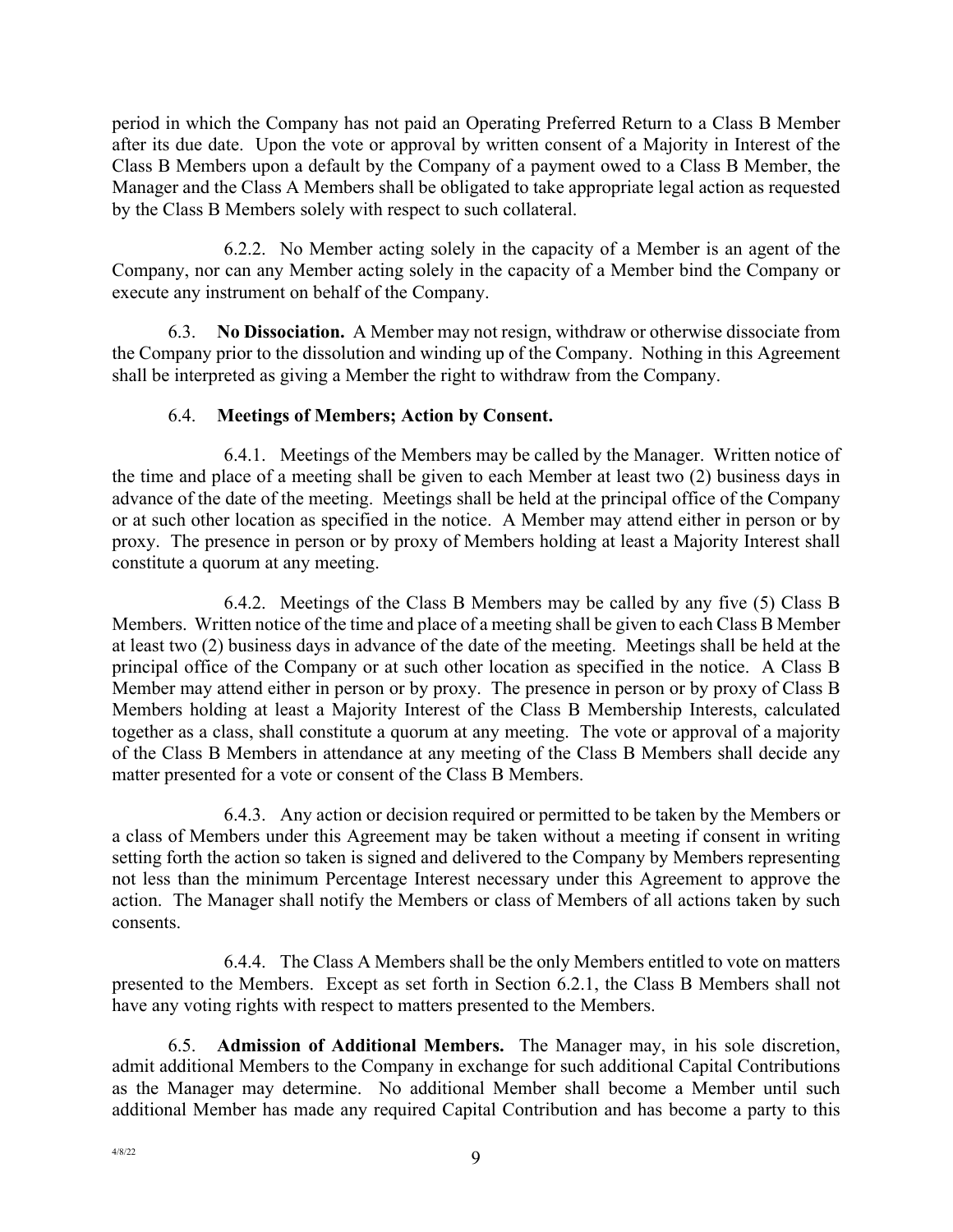Agreement, and upon the admission of an additional Member the Percentage Interests of all existing Members shall be diluted proportionately.

6.6. **Compensation of Members**. Class A Members who perform services for the Company shall be entitled to receive Guaranteed Payments as determined in the sole discretion of the Manager. For the initial fiscal year that the Company is in existence, the Class A Members shall be entitled to receive the Guaranteed Payments set forth on Schedule 6.6.

#### **7. Manager**

7.1. **Designation of Manager.** The Manager shall be elected solely by the Class A Members voting alone as a class. Nic DeAngelo is presently designated as the Manager of the Company, to serve until its resignation or removal. If the Manager shall cease to serve as Manager due to resignation or removal, a replacement Manager shall be designated by the Class A Members. The Manager need not be a Member of the Company or a resident of the State of Delaware.

#### 7.2.**Duties and Authority of Manager**

7.2.1. The Manager shall have full, exclusive and complete discretion, power and authority, subject to the provisions of this Agreement, to manage, control, administer and operate the business and affairs of the Company, including the power to (i) acquire, lease, sell or trade real and personal property on behalf of the Company, (ii) borrow money for or otherwise incur obligations for the Company and execute and deliver notes and mortgages consenting to the confession of judgment against the Company, (iii) lend money to any third party, including affiliates of the Class A Members, solely for the purpose of acquiring performing or nonperforming mortgage notes, and (iv) make any expenditures necessary or appropriate in connection with the management of the affairs of the Company.

7.2.2. The Manager shall not do any act in contravention of this Agreement, or possess Company property or assign rights in Company property other than for Company purposes. The Manager shall have no authority to create any note, mortgage, pledge or other obligation, or enter into any guarantee or suretyship agreement, which provides that any Member shall be personally liable for the payment of all or any part thereof, without the express written consent of each Member who will be held personally liable thereunder.

7.2.3. The Manager shall devote only as much time to the business and affairs of the Company as necessary for the proper performance of his or her duties.

7.2.4. The Manager shall perform his or her duties in good faith, in a manner he or she reasonably believes to be in the best interests of the Company and with the care that an ordinarily prudent person in a like position would use under similar circumstances.

7.3. **Reimbursement of Expenses; Fees.** The Company shall reimburse the Manager for the actual cost paid or incurred by him for goods, materials, and services used by or for the Company. The Manager may be paid such fees as approved from time to time by the Class A Members.

### 7.4.**Liability; Indemnification**.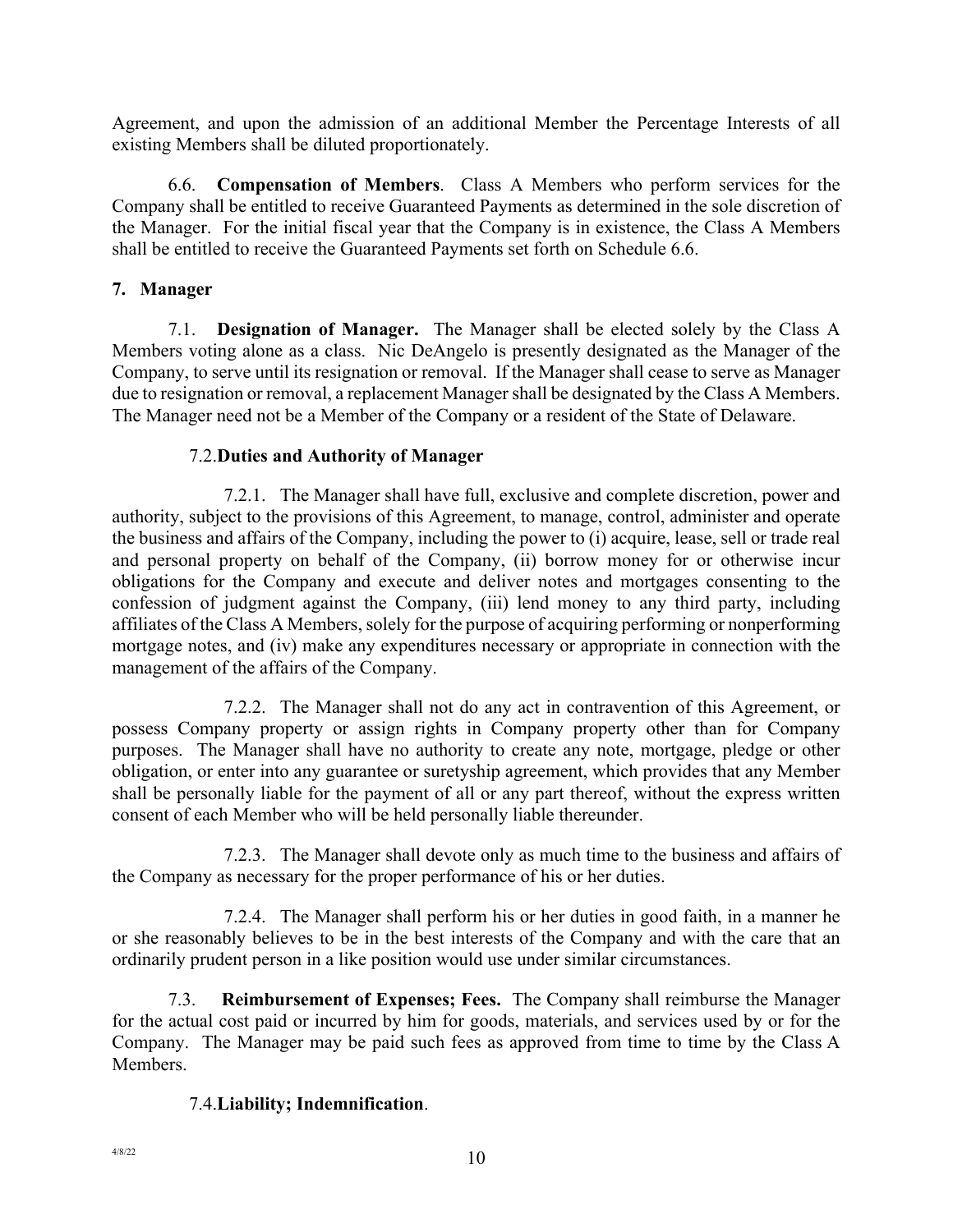7.4.1. **Liability of Member or Manager**. No Member or Manager shall be personally liable for any debt, obligation, or liability of the Company, whether that debt, obligation, or liability arises in contract, tort, or otherwise, solely by reason of participating in the management of the Company. No Member or Manager shall be liable to the Company or to any Member for any loss or damage sustained by the Company or any Member in his capacity as such, unless the act giving rise to the claim for indemnification is determined by a court to have constituted fraud, willful misconduct or recklessness on the part of the Member or Manager.

7.4.2. **Indemnification**. A Member or Manager shall be entitled to indemnification from the Company for any loss, damage, expense or claim incurred by such Person by reason of any act or omission performed or omitted by such Person in good faith on behalf of the Company and in a manner reasonably believed to be within the scope of authority conferred on such Person by this Agreement, unless the act or omission giving rise to the claim for indemnification is determined by a court to have constituted fraud, willful misconduct or recklessness on the part of such Person; provided, however, that any indemnity under this Section 7.4.2 shall be provided out of and to the extent of Company assets only, no debt shall be incurred by the Members in order to provide a source of funds for any indemnity, and no Member shall have any personal liability (or any liability to make any additional Capital Contributions) on account thereof.

7.4.3. **Expenses**. Expenses (including reasonable legal fees) incurred by a Member or Manager in such Person's capacity as such in defending any claim, demand, action, suit, or proceeding shall, from time to time, be advanced by the Company prior to the final disposition of such claim, demand, action, suit, or proceeding upon receipt by the Company of an undertaking by or on behalf of such Person to repay such amount if it shall be determined that such Person is not entitled to be indemnified as authorized in this Section 7.4.3.

7.5. **Designation of Officers**. The Manager hereby designates Nic DeAngelo as President and has not presently designated a Vice President. Vice Presidents shall have the authority to attend real estate closings, legal proceedings and auctions, and to participate in all bidding processes, whether formal or informal, on behalf of the Company and to sign all documents, including but not limited to, Deeds, Mortgages, Notes, Affidavits and HUD-1 settlement statements, on behalf of the Company at such real estate closings, legal proceedings, auctions or bidding processes, or in preparation for or anticipation of such real estate closings, legal proceedings, auctions or bidding processes. Vice Presidents shall also have the authority to sign checks on behalf of the Company.

7.6. **Competing Activities.** A Manager may engage or invest in, directly or indirectly, independently or with others, any business activity of any type or description, including without limitation those that might be the same as or similar to the Company's business and that might be in direct or indirect competition with the Company; and neither the Company nor any Member shall have any right in or to such other ventures or activities or to the income or proceeds derived therefrom. No Manager shall be obligated to present any investment opportunity or prospective economic advantage to the Company. Each Member acknowledges that the Manager might own or manage other businesses, and each Member hereby waives any and all rights and claims that he may otherwise have against the Manager as a result of any such permitted activities. Each Member acknowledges that the current Manager and President owns and operates Saint Investment Group,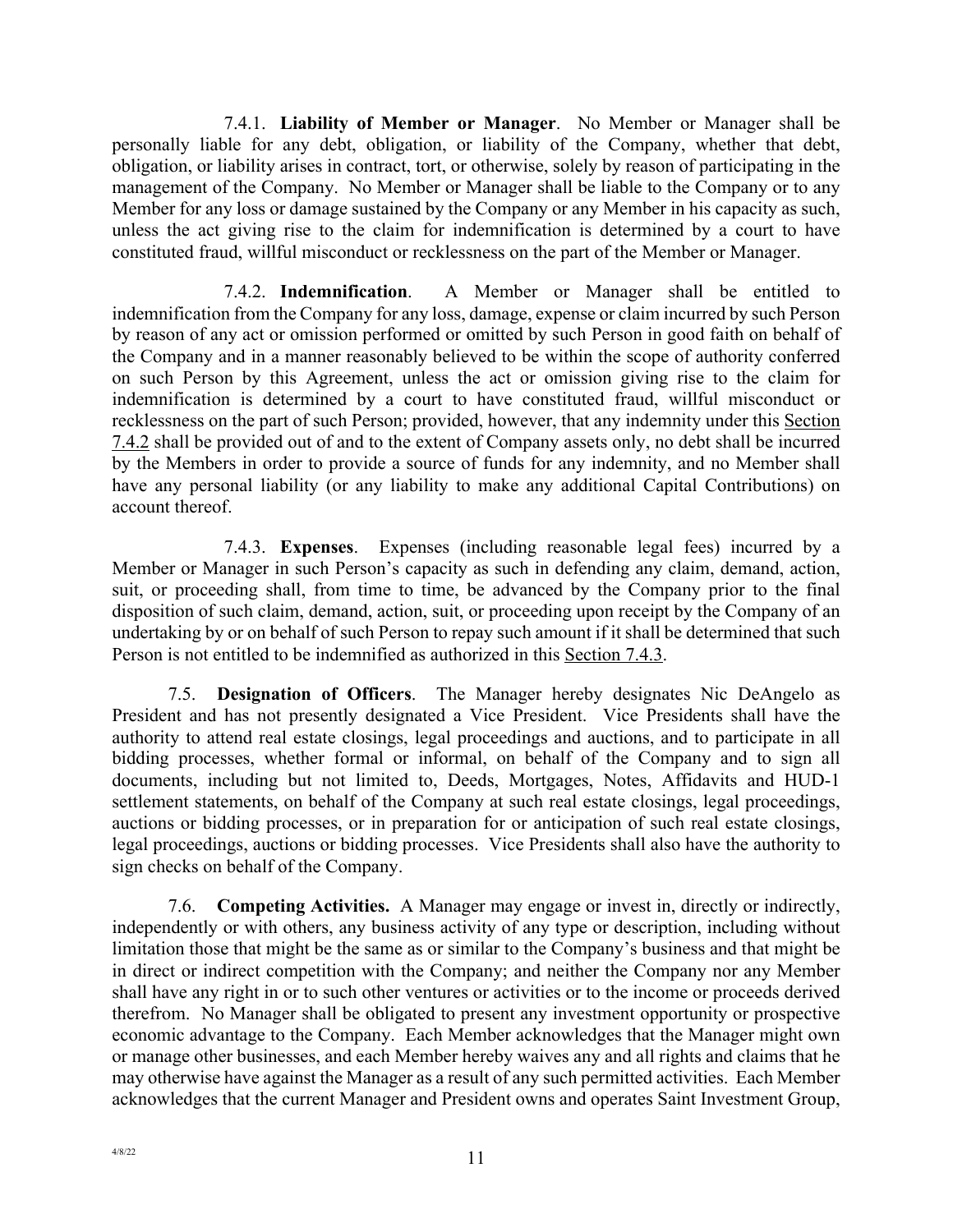Inc. and Saint House 1, LLC, businesses with a substantially similar business plan to that of the Company, and that these individuals intend to form similar businesses in the future. Each Member acknowledges and agrees that it does not have any right in or to such other businesses or to the income or proceeds derived therefrom.

## **8. Transfer of Membership Interests.**

8.1. **Basic Restrictions.** A Member may not Transfer all or part of the Member's Membership Interest to a person or entity (hereinafter sometimes referred to as an "**Assignee**") unless the Transfer is made in accordance with the provisions of this Section 8. Any purported Transfer in violation of the provisions of this Section 8 shall be null and void and any nontransferring Member, in addition to any other remedies available under this Agreement and at law, in equity and otherwise, may seek to enjoin the Transfer and the transferring Member, or the Member's legal representatives, agrees to submit to the jurisdiction of any court of the State of California and to be bound by any order of the court enjoining the purported Transfer. If a Transfer of a Membership Interest occurs (including a Transfer otherwise prohibited hereby that the Company is compelled by law, judicial process or otherwise to recognize), the Assignee shall have only the rights of an assignee who is not admitted as a Member unless the transferee is admitted as a Member pursuant to Section 8.5 below. An Assignee shall (i) only acquire the transferor's rights to distributions and allocations as provided in Sections 4 and 5 of this Agreement with respect to the Membership Interest (or part thereof) subject to such Transfer (which, as to distributions, shall be subject to the Company's right of offset to satisfy any debts, obligations or liabilities that the transferor Member or the Assignee may have to the Company), (ii) have no rights to any information or accounting of the affairs of the Company, (iii) not be entitled to inspect the books or records of the Company, (iv) not have any other rights conferred on a Member in this Agreement or by law (including, where applicable, the right to grant or withhold approval on any matter that requires the approval of the Members under this Agreement or by law), and (v) not have any right to receive notice of any act, circumstance, event or proposed event or action of which Members are otherwise entitled to receive notice pursuant to this Agreement, or on which Members are otherwise entitled to act or to express consent or dissent.

8.2. **Lifetime Transfers by Members.** During the lifetime of a Member, a Member may only Transfer all or a portion of his or her Membership Interest to a Permitted Transferee or a Permitted Trust or if the Transfer is approved in writing by the Manager.

8.2.1. **Additional Requirements**. Unless such requirement is waived by the Manager, no Transfer of any Membership Interest may be made unless the Company shall have received, at the expense of the Member seeking to effect the Transfer, an opinion of counsel satisfactory to the Manager that the proposed Transfer (i) may be effected without registration of the Membership Interest under the Securities Act of 1933, as amended, (ii) would not be in violation of any applicable state securities or "Blue Sky" law (including investment suitability standards) and (iii) will not cause a termination of the Company for federal income tax purposes.

8.2.2. **Successive Transfers**. If a Membership Interest is transferred under this Section 8.2 to a Permitted Transferee, the only Permitted Transferees of such Assignee (and of any subsequent Assignee of such transferred Membership Interest or any portion thereof) shall be the Permitted Transferees of the original transferor Member.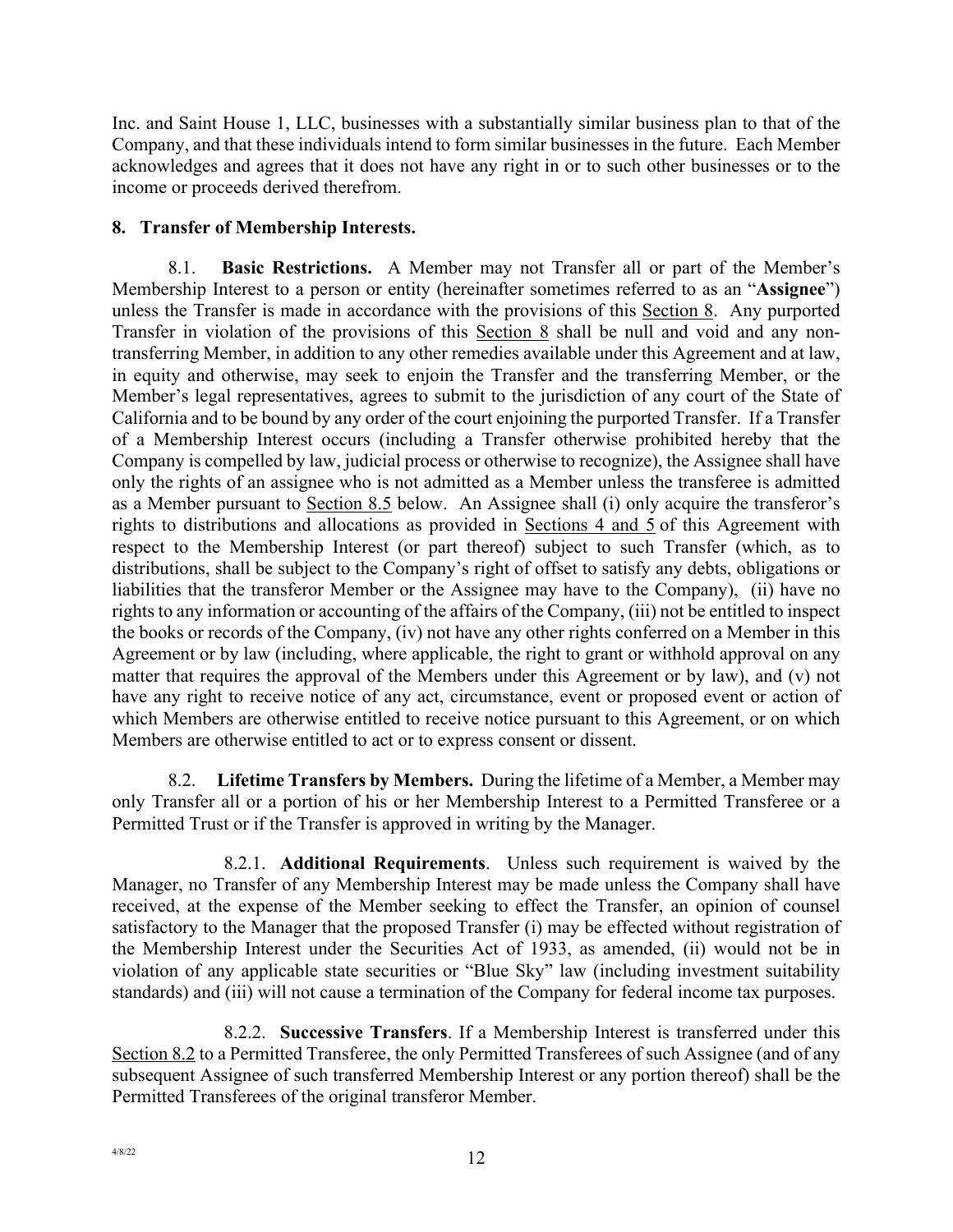8.3. **Bequest of Interests.** The bequest by a Member of all or any portion of the Member's Membership Interest shall not be permitted or effective without written approval of the Manager.

8.4. **Bankruptcy of a Member; Involuntary Transfers.** If any Member becomes Bankrupt, the following shall apply:

8.4.1. The trustee in bankruptcy or other successor in interest of the Bankrupt Member shall be entitled to receive the shares of revenues and other income, receipts, or gain which the Bankrupt Member would have been entitled to receive under the terms of this Agreement (net of the Member's share of the Company costs, expenses and losses) until the time, if any, that the Membership Interest of the Bankrupt Member is purchased as described in Section 8.4.2., but the trustee in bankruptcy or other successor in interest shall not thereby become a Member, nor have any of the other rights herein conferred upon the Bankrupt Member.

8.4.2. At any time after the occurrence of the bankruptcy, the Company and the other Members shall have the right, but not the obligation, to purchase the Bankrupt Member's Membership Interest for, in the case of a Class B Interest, the Adjusted Capital Contribution of the Class B Member, as applicable, plus any accrued but unpaid Operating Preferred Return and, in the case of a Class A Membership Interest, its fair market value, as determined in an independent appraisal performed by a certified public accountant or other qualified appraiser selected by the Manager. Unless the Manager currently intends to liquidate the Company, the fair market value of the Bankrupt Member's Membership Interest shall be determined based on the Bankrupt Member's right to receive distributions from the Company, assuming the Company will continue as a going concern, rather than on the basis of a hypothetical liquidation of the Company. The appraiser shall take all relevant facts and circumstances into account, including, without limitation, minority discounts, lack of liquidity and restrictions on Transfer. At least 25% of such purchase price shall be paid in cash, with the remainder payable by means of a promissory note bearing interest at the applicable federal rate of interest in effect on the date of such purchase under Section 1274 of the Code and payable in equal quarterly payments over a period not to exceed five (5) years.

8.4.3. If all or a portion of the Membership Interest held by a Member is transferred in violation of Section 8.2 hereof or is transferred involuntarily or by operation of law (including without limitation a Transfer made in connection with divorce or other legal proceedings or as a result of the death of a Member), and if the Company is compelled by law, judicial process or otherwise to recognize such Transfer, then the Member who held such Membership Interest shall be considered a Bankrupt Member, and the provisions of Sections 8.4.1 and 8.4.2 above shall apply to the Membership Interest (or portion thereof) that was transferred involuntarily or by operation of law.

8.5. **Admission of Assignee as Substitute Member.** An Assignee who acquires all or any portion of an existing Member's Membership Interest shall not be admitted to the Company as a substitute Member unless, in addition to meeting the other requirements set forth in this Section 8, the additional requirements set forth in this Section 8.5 are satisfied: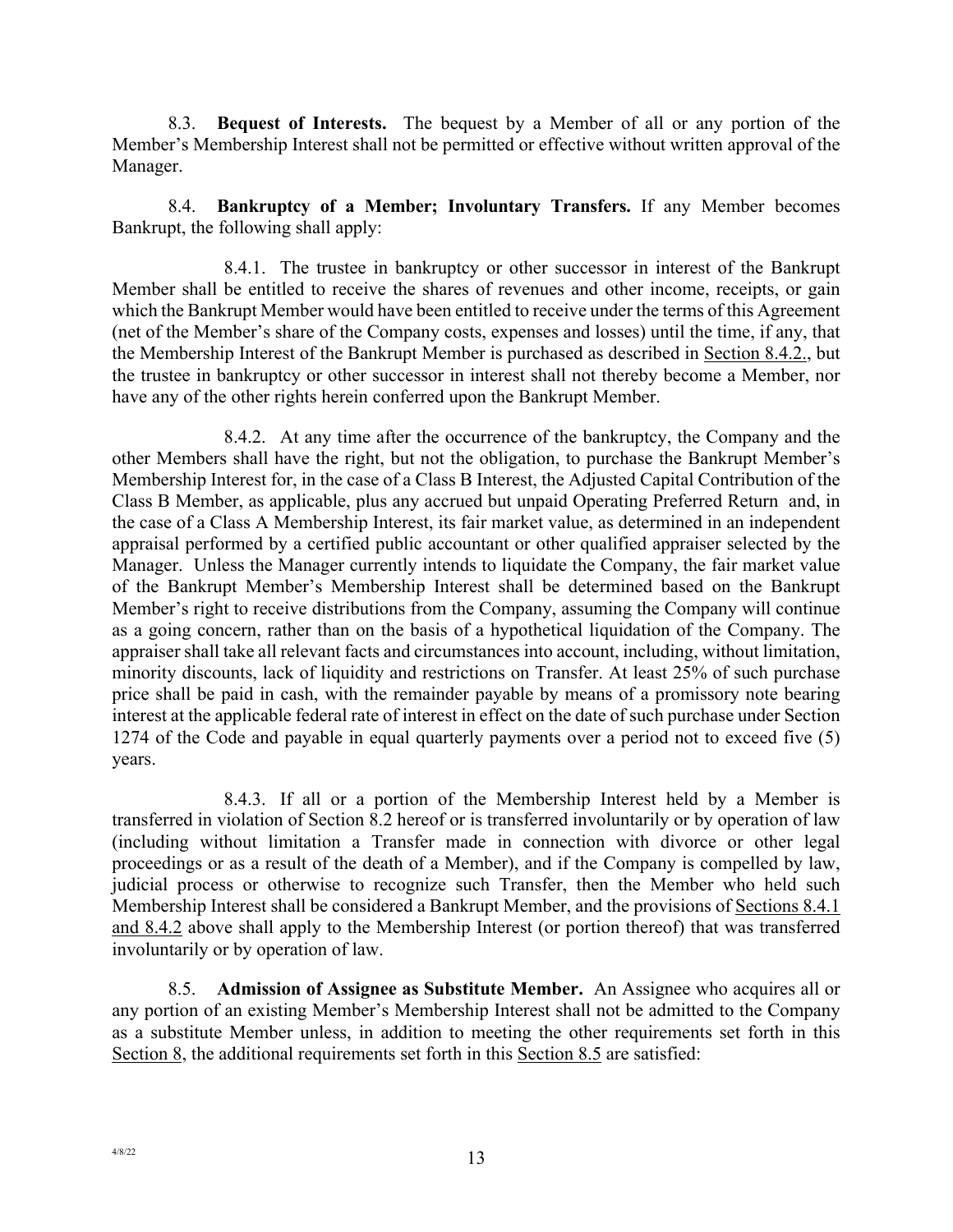8.5.1. the Manager consents to such substitution, which consent may be given or withheld for any reason which the Manager deems appropriate or for no reason;

8.5.2. the assigning Member grants the Assignee the right to be admitted as a substitute Member, provided however, that such grant shall not be required in the case of a Transfer which occurs by reason of the death, dissolution or bankruptcy of the assigning Member;

8.5.3. the Assignee shall have accepted and agreed to be bound by the terms and provisions of this Agreement by executing a counterpart thereof and other documents or instruments as the Manager may require in order to effect the admission of the Assignee as a Member; and

8.5.4. if required by the Manager, the Assignee pays to the Company a sum that is sufficient to cover all expenses (including legal fees) connected with the admission of the Assignee as a substitute Member pursuant to this Agreement and the Act.

### **9. Books and Records; Accounting; Tax Matters.**

9.1. **Books and Records.** The Manager may, in his discretion, cause the books and records of the Company to be kept, and the financial position and the results of its operations to be recorded, in accordance with the accounting methods followed for federal income tax purposes. The books and records of the Company shall reflect all the Company transactions and shall be appropriate and adequate for the Company's business.

9.2. **Delivery to Members and Inspection**. Subject to such standards as may be established by the Manager, upon the request of any Member for purposes reasonably related to the interest of that Person as a Member, the Manager shall make available to the requesting Member information required to be maintained by Section 9.1, provided that, no Member shall be entitled to see the Percentage Interest allocated to other Members on Exhibit A hereto or the Schedule K-1's of any other Member filed with any income tax return of the Company. Any request, inspection, or copying of information by a Member under this Section 9.2 may be made at such Members' expense by a Member or such Member's agent or attorney.

9.3. **Financial Statements.** The Manager shall provide any Member with such unaudited financial statements of the Company as such Member may from time to time reasonably request.

9.4. **Tax Returns**. The Manager shall send or cause to be sent to each Member within ninety (90) days after the end of each taxable year (or ten (10) days before such later extension date permitted under the Code for filing individual income tax returns), or as soon as practicable thereafter, such information as is necessary to complete such Member's federal and state income tax or information returns. The Manager shall cause the income tax and information returns for the Company to be timely filed with the appropriate authorities.

9.5. **Other Filings**. The Manager also shall cause to be prepared and timely filed, with appropriate federal and state regulatory and administrative bodies, amendments to, or restatements of, the Certificate and all reports required to be filed by the Company with those entities under the Act or other then current applicable laws, rules and regulations.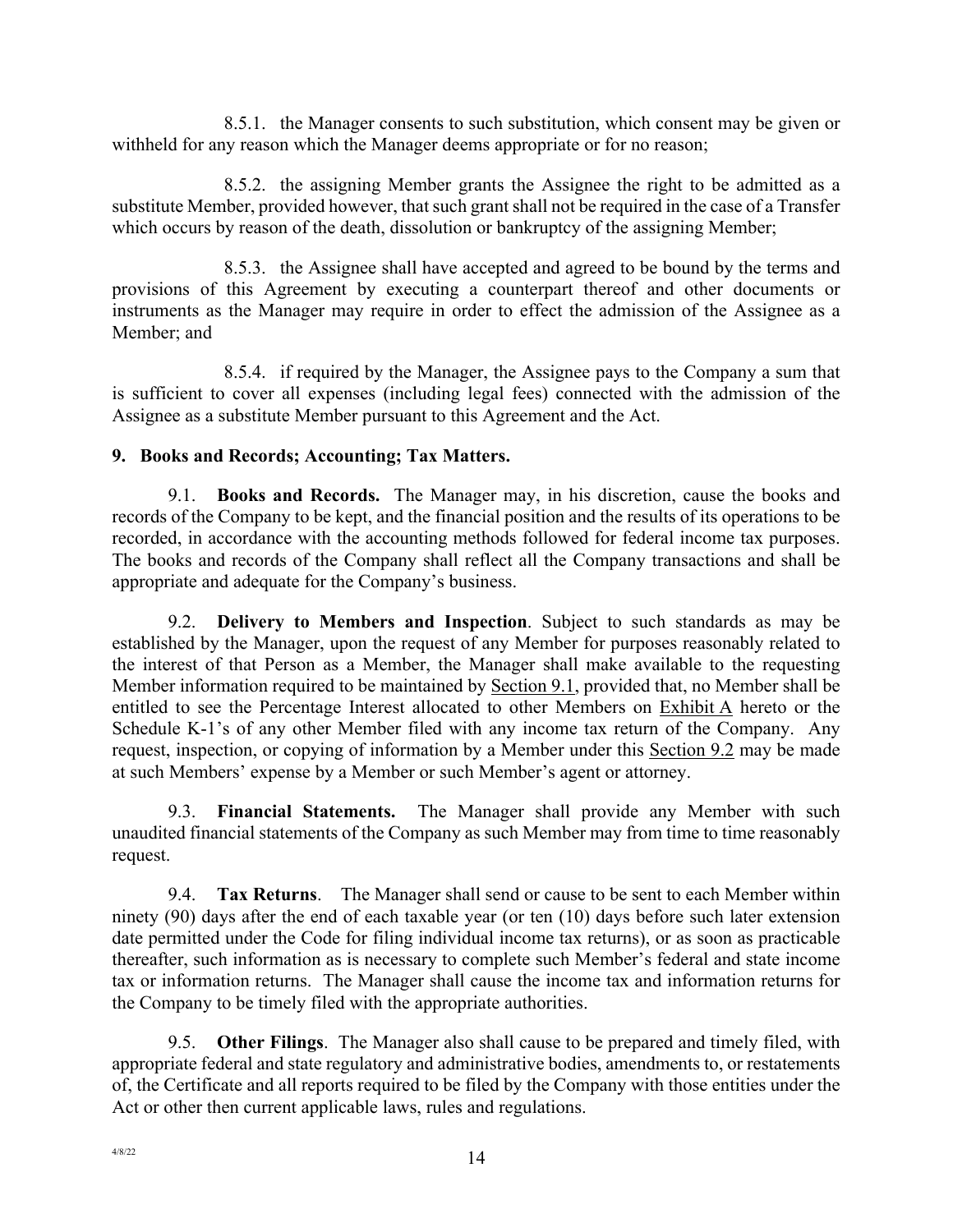9.6. **Bank Accounts**. The Manager shall maintain the funds of the Company in one or more separate bank accounts in the name of the Company and shall not permit the funds of the Company to be commingled in any fashion with the funds of any other Person.

9.7. **Accounting Decisions and Reliance on Others**. All decisions as to accounting matters, except as otherwise specifically set forth herein, shall be made by the Manager. The Manager may rely upon the advice of the Company's accountants as to whether such decisions are in accordance with accounting methods followed for federal income tax purposes.

#### 9.8.**Tax Matters**.

9.8.1. **Status of Company as Partnership**. It is intended that the Company shall be treated as a partnership for federal and state income tax purposes. Unless the Manager and Members holding at least a Majority Interest agree in writing, neither the Company nor any Member may make an election for the Company to be taxable as a corporation for federal income tax purposes or to be excluded from the application of the provisions of subchapter K of chapter I of subtitle A of the Code or any similar provisions of applicable state law, and no provision of this Agreement shall be construed to sanction or approve such an election.

9.8.2. **Tax Elections**. Except as otherwise provided in this Agreement, including Section 9.8.1 above, the Manager may cause the Company to make any elections permitted under applicable tax law

9.8.3. **Partnership Representative**. Nic DeAngelo is hereby designated as the "**Partnership Representative**" of the Company as defined under Subchapter C of Subtitle A, Chapter 63 of the Code, as amended by the Bipartisan Budget Act of 2015, P.L. 114-74 (together with any subsequent amendments thereto, Treasury Regulations promulgated thereunder, and published administrative interpretations thereof) (the "**Partnership Audit Rules**"). In this capacity, the Partnership Representative shall represent the Company in any disputes, controversies or proceedings with the IRS or with any state or local taxing authority and is hereby authorized to take any and all actions that it is permitted to take when acting in that capacity, including making the election under Section 6226 of the Code to have the Members take tax adjustments into account on their own tax returns. The Company shall reimburse the Partnership Representative for all costs and expenses incurred by it in performing its duties as the Partnership Representative (including legal and accounting fees and expenses). Nothing herein shall be construed to restrict the Company from engaging an accounting firm or a law firm to assist the Partnership Representative in discharging its duties hereunder. The Manager may replace the Partnership Representative at any time without the approval or consent of the Members of the Company.

9.8.4 **Special Allocation of Items Resulting from Company Audits.** The Partnership Representative may make special allocations of income, gain, loss, or deduction in order to correct for distortions arising from an audit under the Partnership Audit Rules. Allocations made under this Section 9.8.4 shall preserve, to the greatest extent permitted by law, the after-tax economic arrangement of the Members.

### 9.8.5 **Payment and Refund of Tax Pursuant to Partnership Audit Rules**.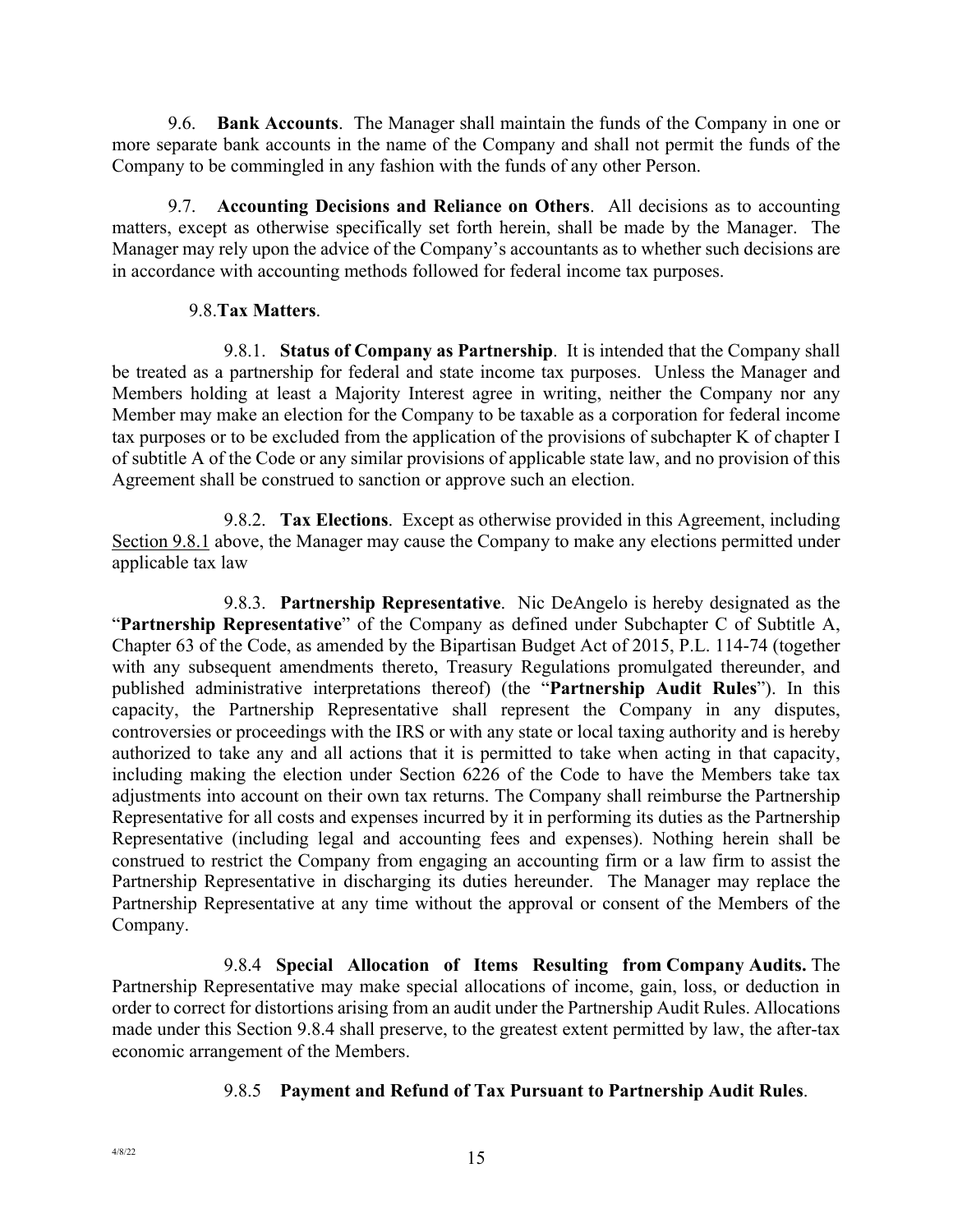(a) The Company shall timely pay any taxes due under Section 6225 of the Code as amended by the Partnership Audit Rules. Any amount paid by the Company under this Section that is attributable to any Membership Interest shall be treated as distributed to the holder of such interest at the time that the payment is made by the Company. Any deemed distribution under this Section shall be credited against distributions otherwise payable on such Membership Interest. For the avoidance of doubt, in the event that a Membership Interest to which this Section applies is held by a different Member during the Reviewed Year than in the Adjustment Year (as such terms are defined in Code as amended by Partnership Audit Rules) the Member holding the Membership Interest in the Adjustment Year shall be treated as receiving the distributions called for herein.

(b) In the event that the Company receives any refund of taxes paid, such refund shall, to the extent feasible, be apportioned and distributed among the Members in such a manner as to offset any prior payment of taxes made by such Members pursuant to Section 9.8.5(a).

(c) In the event that the Code Section  $702(a)(8)$  income of the Company is decreased (or its Section  $702(a)(8)$  loss is increased) as a result of the operation of 6225 of the Code as amended by Partnership Audit Rules, such decrease (or increase in loss) shall be proportionately specially allocated to the Member or Members whose income was decreased (or loss increased) in the Reviewed Year.

### **10. Dissolution And Winding Up**

10.1. **Dissolution.** The Company shall be dissolved, its assets shall be disposed of, and its affairs shall be wound up on the first to occur of the following:

10.1.1. The occurrence of any event of dissolution specified in the Certificate;

10.1.2. The entry of a decree of judicial dissolution;

10.1.3. The vote of the Manager and a Majority in Interest of the Class A Members;

or

10.1.4. The sale of all or substantially all of the assets of the Company.

The Company shall not be dissolved upon the bankruptcy or other event of dissociation with respect to any Member of the Company, unless there are no remaining Members to continue the Company.

10.2. **Winding Up.** Upon the occurrence of any event specified in Section 10.1, the Company shall continue solely for the purpose of winding up its affairs in an orderly manner, liquidating its assets, and satisfying the claims of its creditors. The Manager shall be responsible for overseeing the winding up and liquidation of the Company, shall take full account of the assets and liabilities of the Company, shall either cause its assets to be sold to any Person or distributed to a Member, and if sold, as promptly as is consistent with obtaining the fair market value thereof, shall cause the proceeds therefrom, to the extent sufficient therefor, to be applied and distributed as provided in Section 10.5 herein. The Person(s) winding up the affairs of the Company shall give written notice of the commencement of winding up by mail to all known creditors and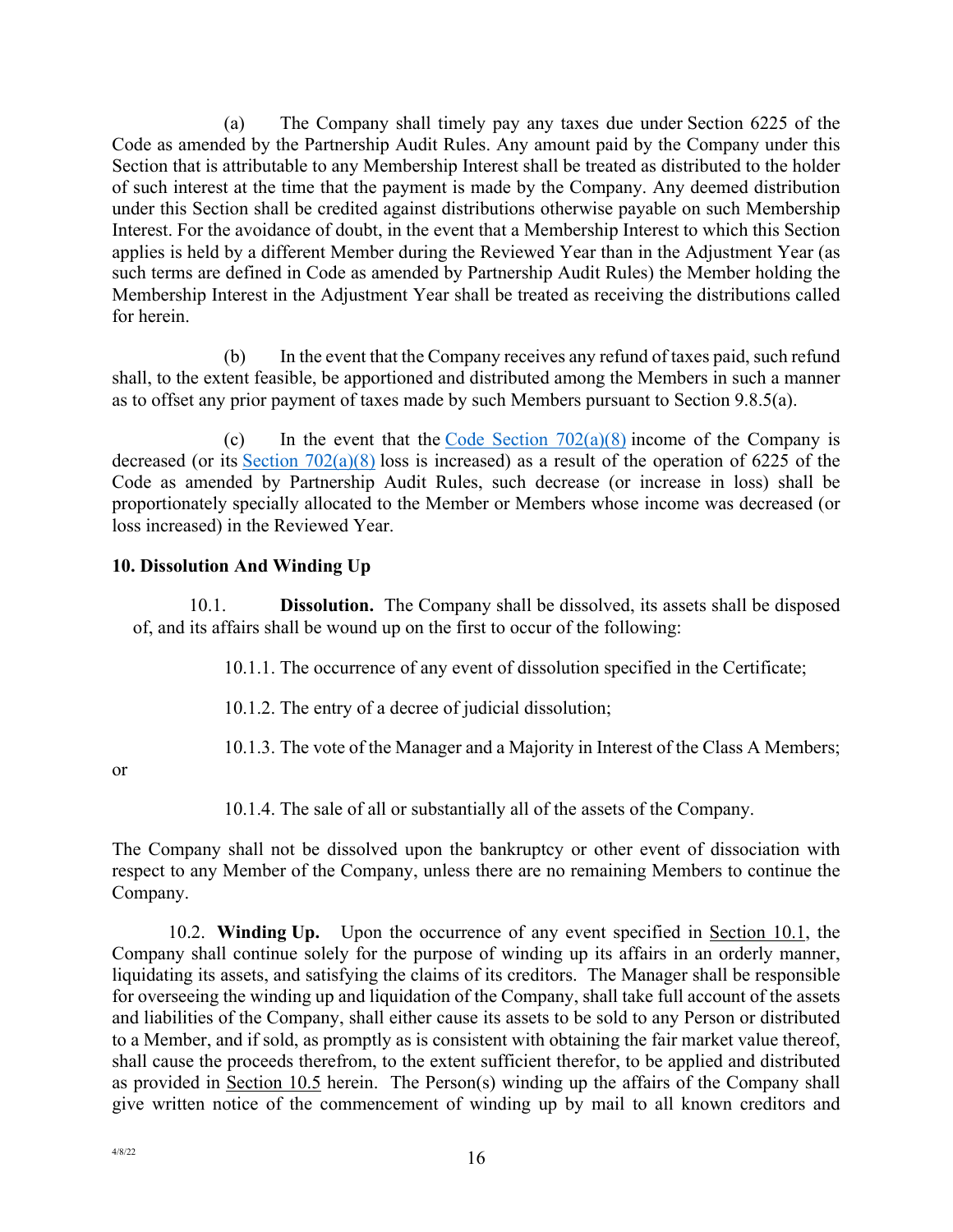claimants whose addresses appear on the records of the Company. All actions and decisions required to be taken or made by such Person(s) under this Agreement shall be taken or made only with the consent of all such Person(s).

10.3. **Distributions in Kind.** Any non-cash asset distributed to one or more Members shall first be valued at its fair market value to determine the gain or loss that would have been included in the amounts allocated pursuant to Section 5 and Exhibit B if such asset were sold for such value. Such gain or loss shall then be allocated pursuant to Section 5 and Exhibit B, and the Members' Capital Accounts shall be adjusted to reflect such allocations. The amount distributed and charged to the Capital Account of each Member receiving an interest in such distributed asset shall be the fair market value of such interest (net of any liability secured by such asset that such Member assumes or takes subject to).

10.4. **Determination of Fair Market Value.** For purposes of Sections 10.2 and 10.3, the fair market value of each asset of the Company shall be determined by the Manager.

10.5. **Order of Distributions Upon Liquidation.** After determining that all known debts and liabilities of the Company in the process of winding up, including without limitation debts and liabilities to Members who are creditors of the Company, have been paid or adequately provided for, and adequate reserves have been established to pay all liquidation, dissolution and final expenses, the remaining assets shall be distributed to the Members as follows:

> (a) First, to each Class B Member, on a *pari passu* basis, to the extent of the excess, if any, of (i) the cumulative Operating Preferred Return for such Class B Member from the inception of the Company to the date of dissolution, over (ii) the sum of all prior distributions to such Class B Member pursuant to Section 4.1(a) and Section 4.2(a);

> (b) Second, to the Class B Members, on a *pari passu* basis, in proportion to and to the extent of their Adjusted Capital Contributions;

> (c) Third, to the Class A Members, on a *pari passu* basis, in an amount equal to the credit balance in each of their Capital Accounts, after giving effect to all contributions, distributions and allocations for all periods; and

> (d) The balance, if any, to the Class A Members, on a *pari passu* basis, in accordance with their Membership Interests.

Liquidating distributions shall be made by the end of the Company's taxable year in which the Company is liquidated, or, if later, within ninety (90) days after the date of such liquidation.

10.6. **Limitations on Payments Made in Dissolution.** Each Member shall be entitled to look solely to the assets of the Company for the return of such Member's positive Capital Account balance. Notwithstanding that the assets of the Company remaining after payment of or due provision for all debts, liabilities, and obligations of the Company may be insufficient to return the Capital Contributions or share of Profits reflected in such Member's positive Capital Account balance, a Member shall have no recourse against the Company or any other Member. No Member shall be required to restore a negative Capital Account balance.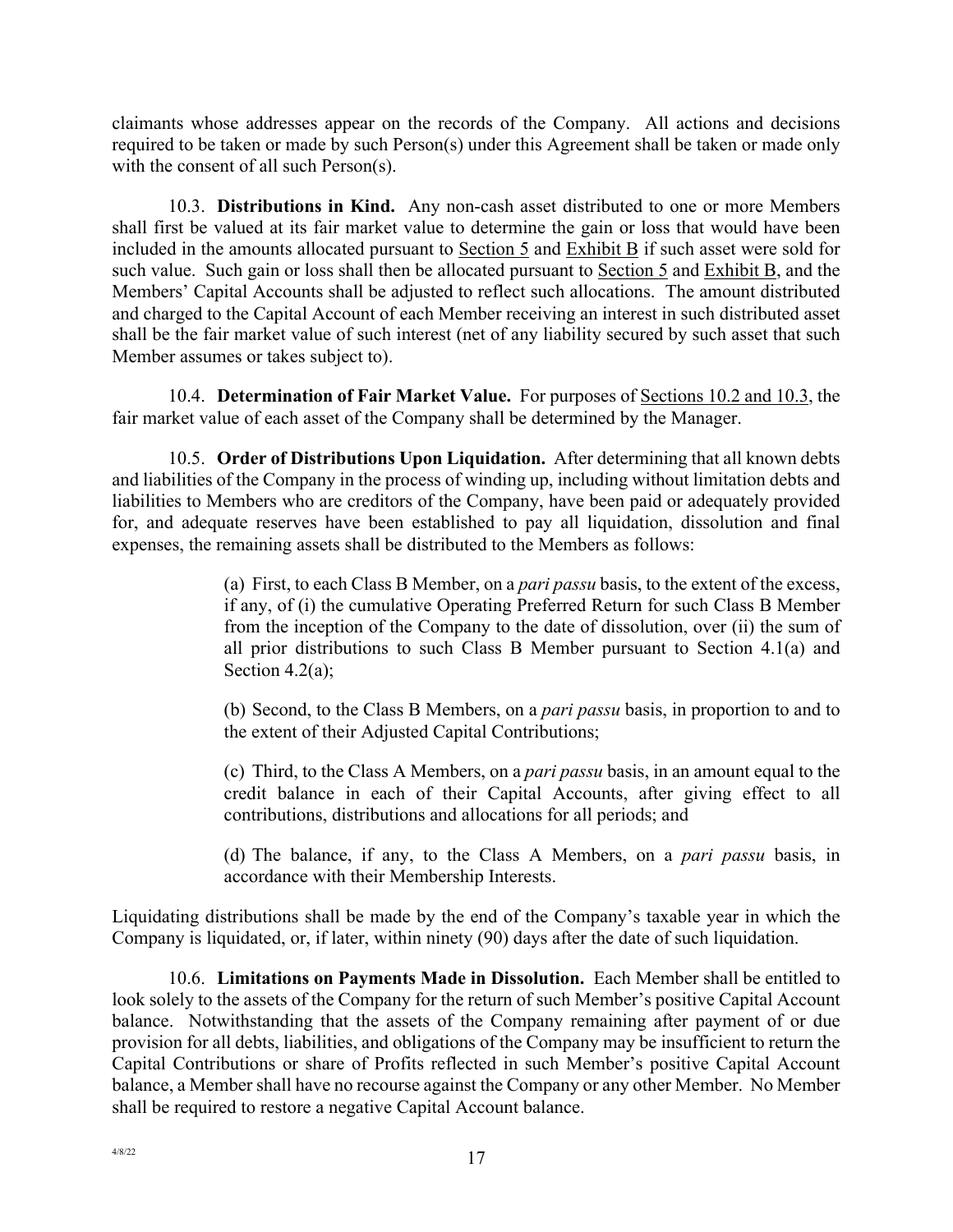10.7. **Certificate of Cancellation.** Upon completion of the winding up of the affairs of the Company, the Manager, or other Person(s) winding up the affairs of the Company, shall cause to be filed in the office of, and on a form prescribed by, the Department of State of the State of Delaware, a certificate of cancellation as provided in the Act.

10.8. **Termination.** The Company shall terminate when all of the assets of the Company have been distributed in the manner provided for in this Section 10, and the certificate of dissolution is filed in accordance with Section 10.7.

10.9. **No Action for Dissolution.** Except as expressly permitted in this Agreement, a Member shall not take any voluntary action that directly causes a dissolution of the Company.

### **11. Miscellaneous**

11.1. **Complete Agreement.** This Agreement (including any schedules or exhibits hereto) and the Certificate constitute the complete and exclusive statement of agreement among the Members with respect to the subject matter herein and therein and replace and supersede all prior written and oral agreements or statements by and among the Members or any of them. No representation, statement, condition, or warranty not contained in this Agreement or the Certificate shall be binding on the Members or have any force or effect whatsoever. To the extent that any provision of the Certificate conflicts with any provision of this Agreement, the terms of this Agreement shall control as between the parties hereto.

11.2. **Binding Effect.** Subject to the provisions of this Agreement relating to transferability, this Agreement shall be binding upon and inure to the benefit of the Members, and their respective successors and assigns.

11.3. **Parties in Interest.** Except as expressly provided in the Act, nothing in this Agreement shall confer any rights or remedies under or by reason of this Agreement on any Persons other than the Members and their respective successors and assigns nor shall anything in this Agreement relieve or discharge the obligation or liability of any third person to any party to this Agreement, nor shall any provision give any third person any right of subrogation or action over or against any party to this Agreement.

11.4. **Attorneys' Fees.** In any dispute between the parties hereto or their representatives concerning any provision of this Agreement or the rights and duties of any person or entity hereunder, the party or parties prevailing in such dispute shall be entitled, in addition to such other relief as may be granted, to the reasonable attorneys' fees and court or arbitration costs incurred by reason of such litigation or arbitration.

11.5. **Additional Documents and Acts.** Each Member agrees to execute and deliver, from time to time, such additional documents and instruments and to perform such additional acts as may be necessary or appropriate to effectuate, carry out, and perform all of the terms, provisions, and conditions of this Agreement and the transactions contemplated hereby.

11.6. **Notices.** Any notice to be given or to be served upon the Company or any party hereto in connection with this Agreement shall be in writing (which may include facsimile transmission, electronic mail or other form of accepted electronic communication) and shall be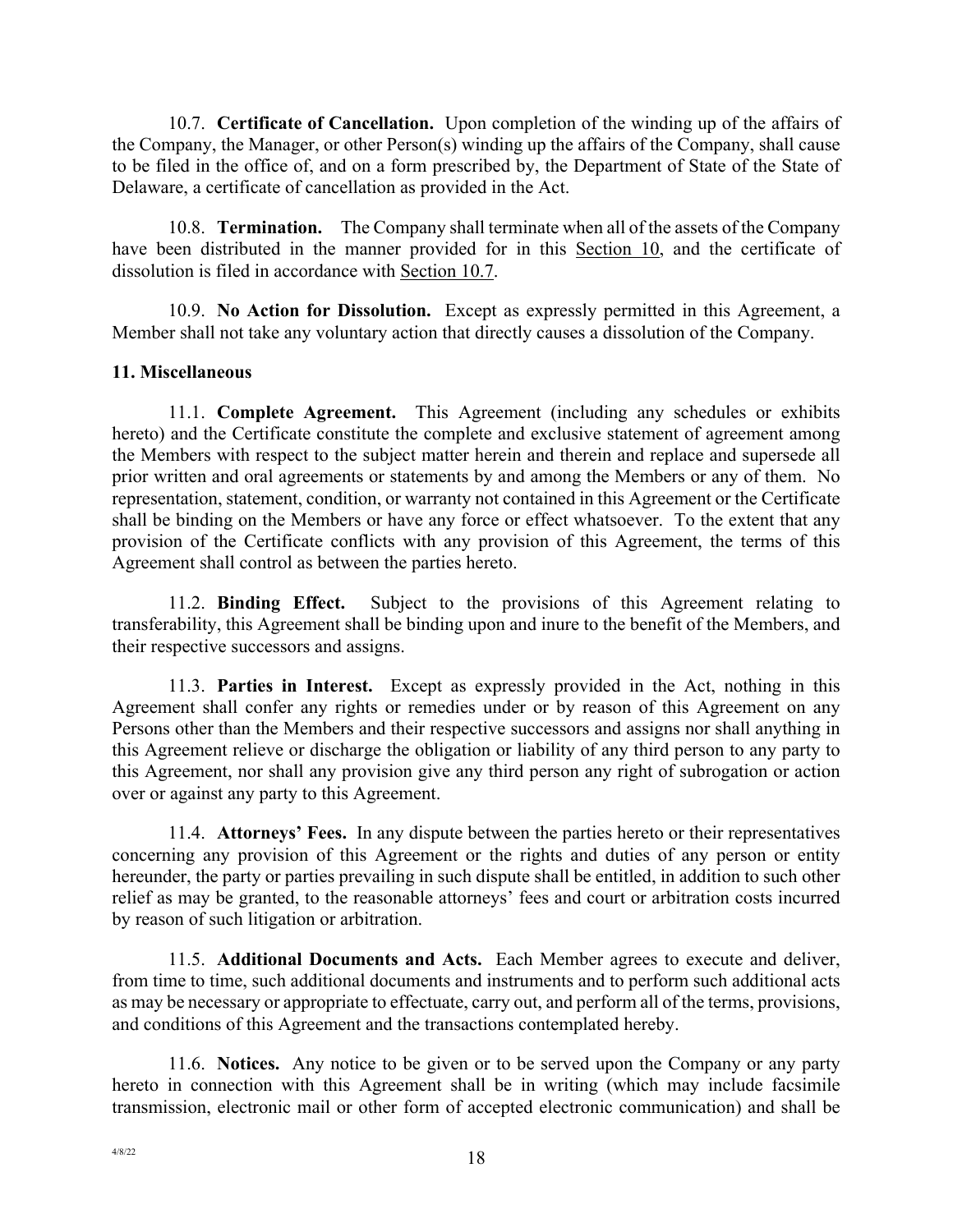deemed to have been given and received when delivered to the address specified by the party to receive the notice. The respective address of each Member shall be as set forth on  $\overline{\text{Exhibit A}}$ . Any party may, at any time by giving five (5) days' prior written notice to the other parties, designate any other address in substitution of the foregoing address to which such notice shall be given.

11.7. **Amendments.** Any amendment to this Agreement shall be adopted and be effective as an amendment hereto only if approved in writing by the Manager and a Majority in Interest of the Class A Members; provided, however, that, (i) no amendment shall reduce the Capital Account of any Member, any Member's rights to distributions with respect thereto, any Member's interest in Profits and Losses of the Company, or any Member's voting rights unless such Member has consented in writing to such amendment and (ii) the unanimous approval of the Members shall be required to alter or amend any provision of this Agreement that provides that certain actions may be taken only with the unanimous consent or approval of the Members. The Manager may amend Exhibit A hereto at any time and from time to time to reflect the admission or withdrawal of any Member, or the change in any Member's Capital Contributions, or any changes in the Member's addresses, all as contemplated by this Agreement.

11.8. **No Interest in Company Property; Waiver of Action for Partition.** No Member has any interest in specific property of the Company. Without limiting the foregoing, each Member irrevocably waives during the duration of the Company any right that such Member may have to maintain any action for partition with respect to the property of the Company.

11.9. **Multiple Counterparts.** This Agreement may be executed in two or more counterparts, each of which shall be deemed an original, but all of which shall constitute one and the same instrument.

11.10. **Investment Representation.** Each Member hereby represents to, and agrees with, the other Members and the Company that such Member is acquiring the Membership Interest for investment purposes for such Member's own account only and not with a view to or for sale in connection with any distribution of all or any part of the Membership Interest. No other Person will have any direct or indirect beneficial interest in or right to the Membership Interest.

11.11. **Nondisclosure Obligations**. Each Member acknowledges that the data and records maintained by the Company pertaining to the business of the Company, which generally are not publicly available are valuable and unique assets of the Company. Each Member agrees that he, she or it will not, without the consent of the Manager, disclose to any person, firm or corporation, or use for any purpose whatsoever, except in connection with the business of the Company, any such information for so long as it is not publicly available (other than as a result of a breach by the Member of this Section 11.11); provided, however, that nothing herein shall prohibit a Member from disclosing information (x) to the extent required by applicable law so long as the Member notifies the Company and cooperates in the Company's reasonable efforts to block such required disclosure under applicable law, or (y) to the Member's accountants, counsel or other service providers as are reasonably in the operation of such Member's business; provided that all such Persons are informed of the confidentiality of such material, agree to be bound by this provision (or a standalone confidentiality agreement) and the Member agrees to be responsible for ensuring that such individuals it discloses confidential information to comply with this Section 11.11 (or such confidentiality agreement). The obligations of confidentiality hereunder are in addition to and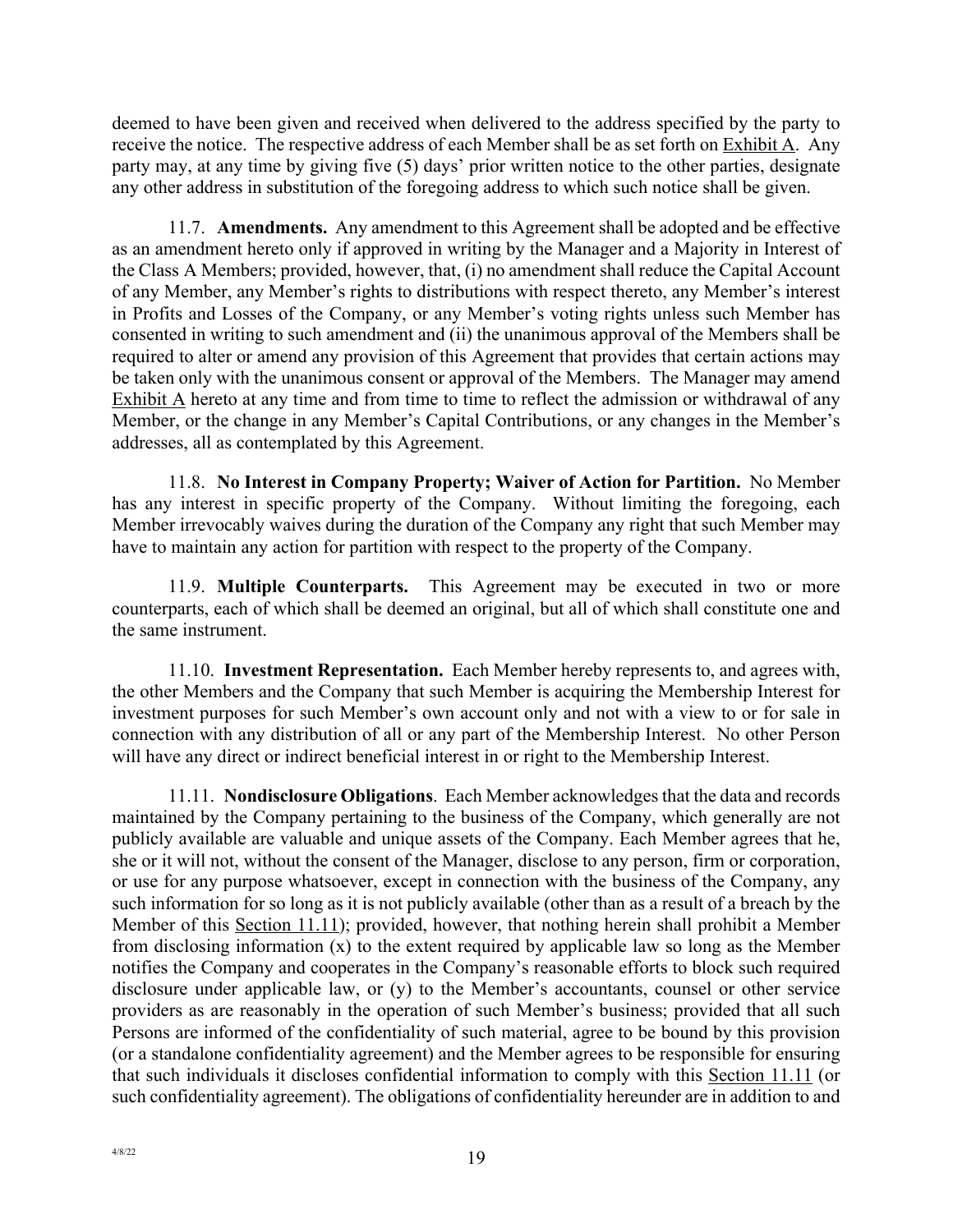will not preclude, diminish or affect any separate agreement or obligations of confidentiality now or hereafter arising between or among any Member(s) and the Company and their respective agents and employees.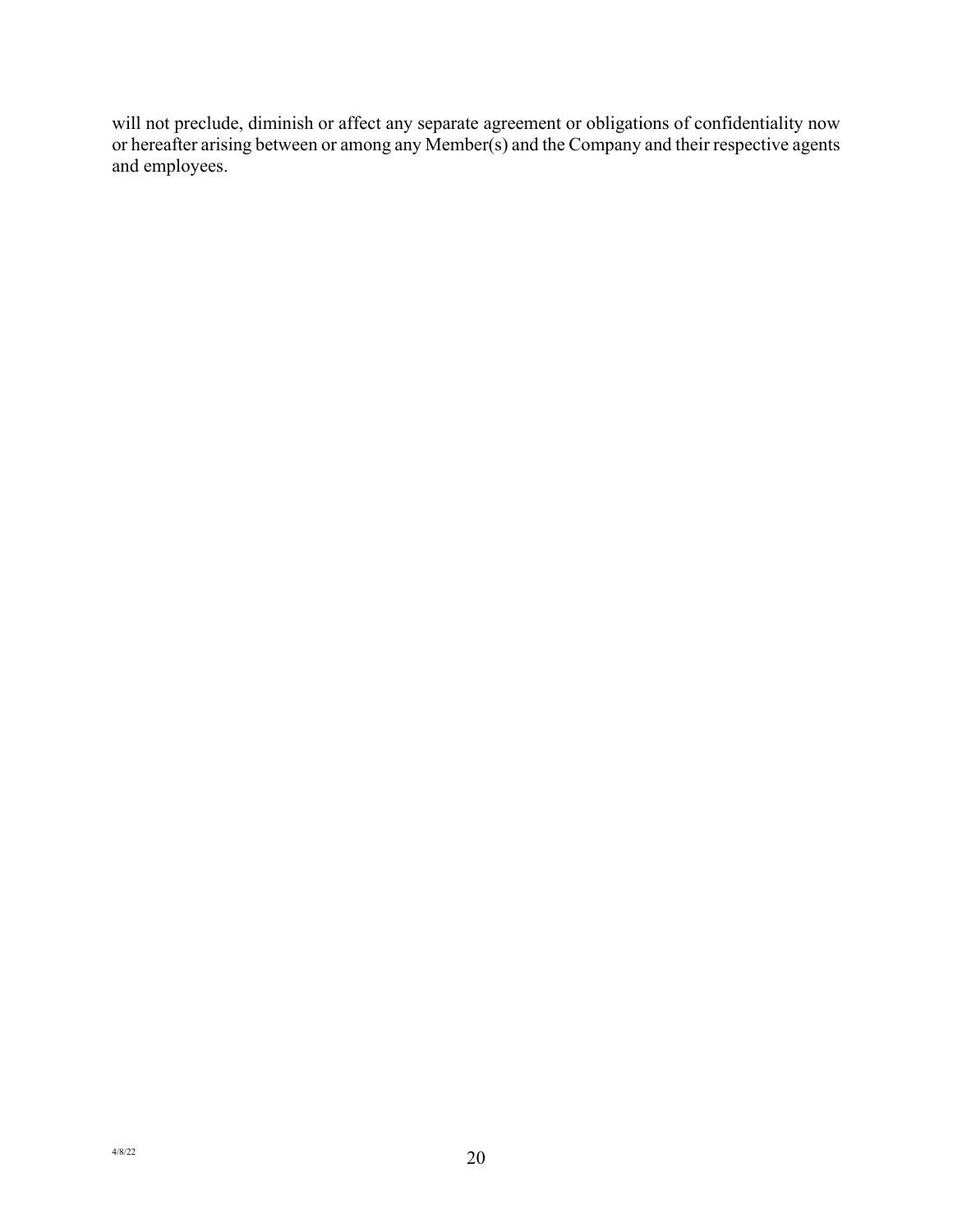**IN WITNESS WHEREOF**, the Members of SIG ICF-I, LLC have executed this Agreement, effective as of the date first written above.

## **Class A Member:**

SAINT HOUSE 1, LLC

By:

Nic DeAngelo, Manager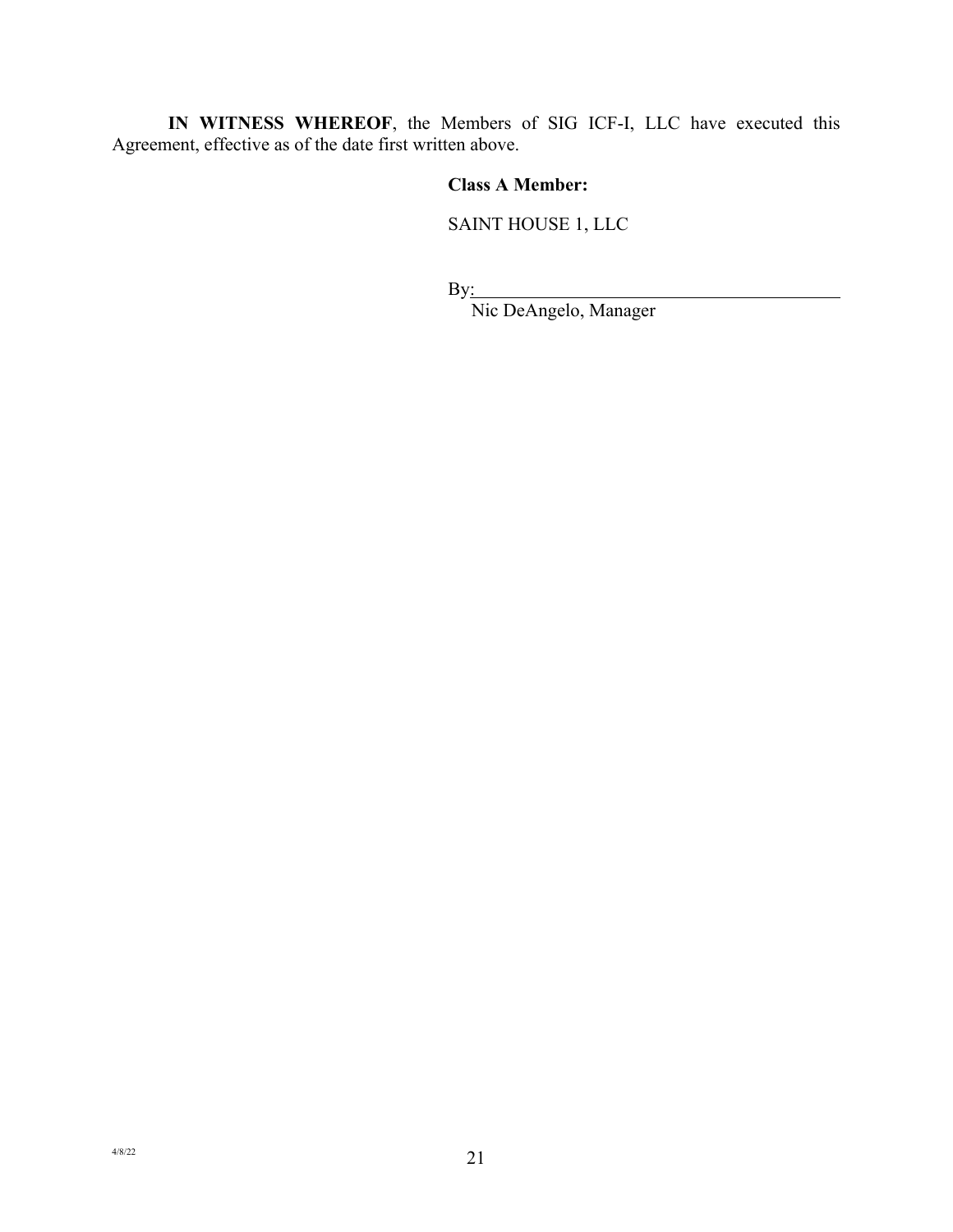#### **JOINDER TO**

#### **LIMITED LIABILITY COMPANY OPERATING AGREEMENT**

#### **OF**

#### **SIG ICF-I, LLC**

The undersigned hereby agrees to be legally bound by the Limited Liability Company Operating Agreement of SIG ICF-I, LLC (the "Company") dated as of February 22, 2022 ("Operating Agreement"), by and among the members set forth on the signature page to the Operating Agreement and such other persons who may become members after the date thereof. All capitalized terms used and not defined herein shall have the meanings ascribed to them in the Operating Agreement.

This Joinder to Limited Liability Company Operating Agreement of SIG ICF-I, LLC is made pursuant to Section 6.5 of the Operating Agreement, by reason of a subscription for a Class B Membership Interest in the Company.

Upon the signature of the undersigned and acceptance of the undersigned's subscription for Class B Membership Interests by the Company, the undersigned shall be deemed to be a Member of the Company for all purposes under the Operating Agreement and shall be entitled to exercise all rights reserved to a Member in the Operating Agreement or by law.

SIG ICF-I, LLC

Date: By: By:

Nic DeAngelo President

Acknowledged and approved:

**For Entities:**

By:  $\_\_$ 

Name: Title:

**For individuals:**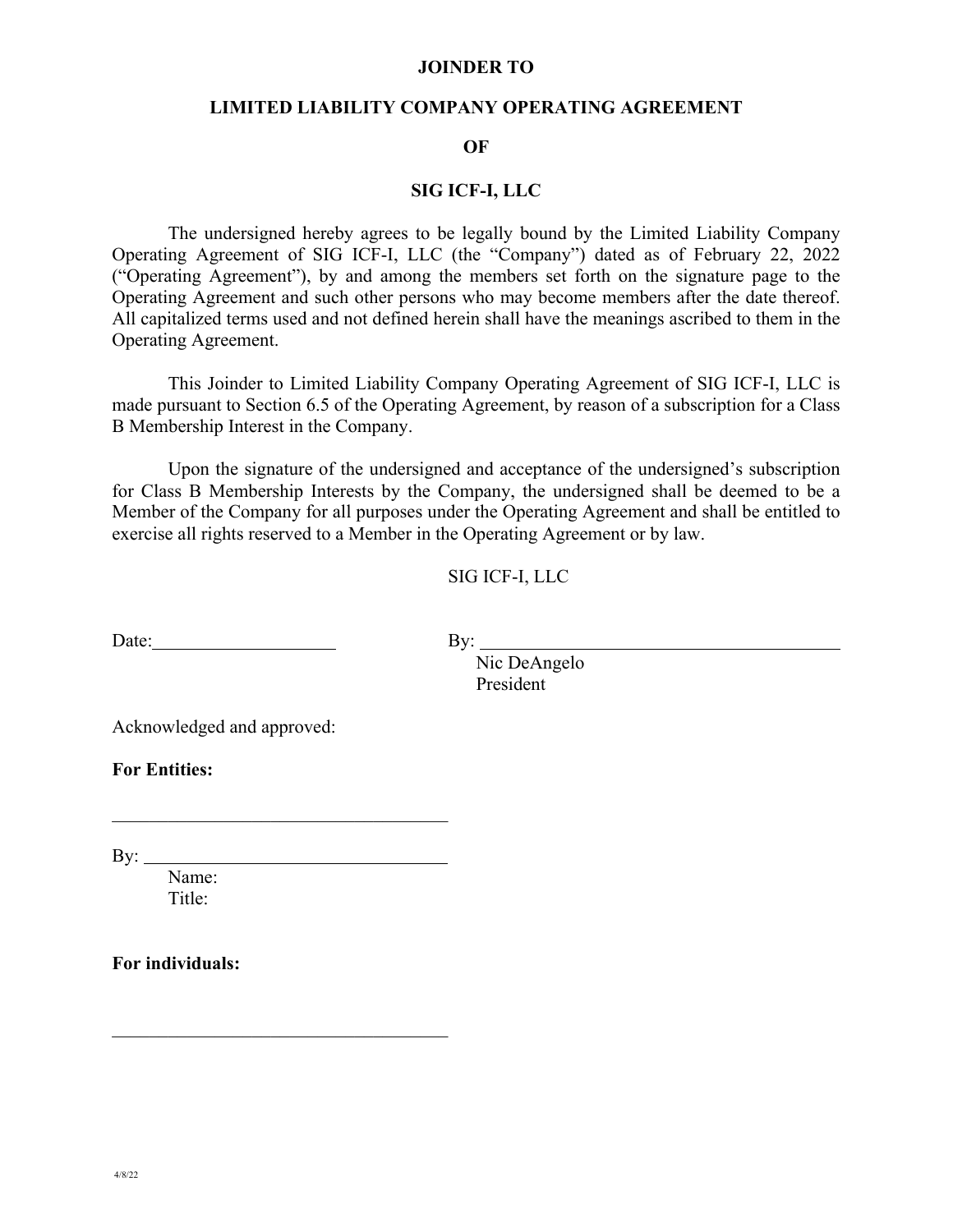# **SCHEDULE 6.6**

# **GUARANTEED PAYMENTS**

The Class A Member will receive no more than an aggregate of \$3,000 per year per \$100,000 raised in this or any subsequent Offerings.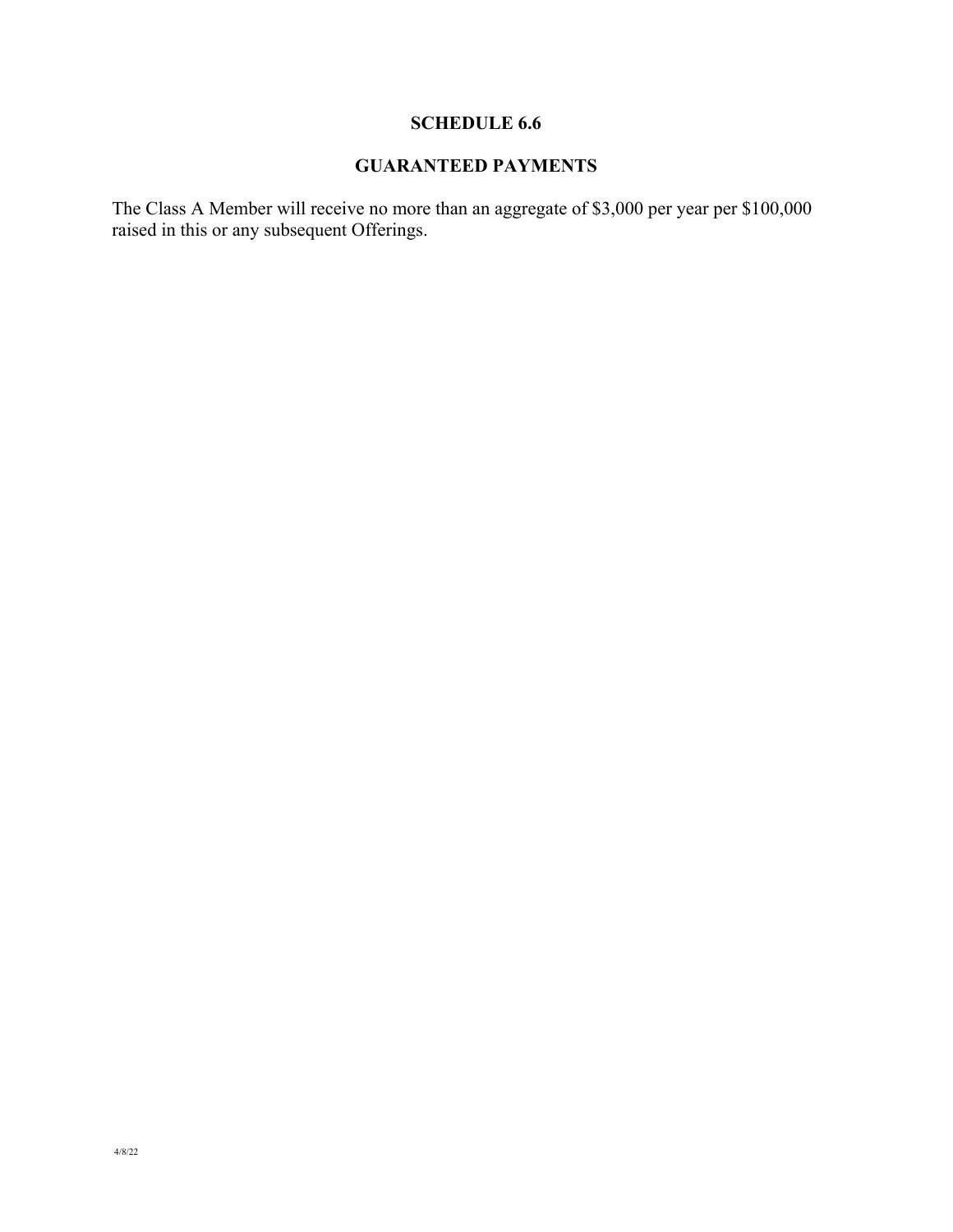# **EXHIBIT A**

#### **Dated as of February 22, 2022**

| <b>Name and Address</b>                                                                                    | Capital<br><b>Contribution</b> | Percentage<br>Interest of<br>Company |
|------------------------------------------------------------------------------------------------------------|--------------------------------|--------------------------------------|
| <b>Class A Members– Membership Interest</b>                                                                |                                |                                      |
| Saint House 1, LLC<br>16787 Beach Blvd., #334<br>Huntington Beach, CA 92647<br>Attn: Nic DeAngelo, Manager | \$25,000                       | $90\%$                               |
| <b>Class B Members– Membership Interest</b>                                                                |                                |                                      |
| Members                                                                                                    | \$100,000,000                  | 10%                                  |

**[All Class B Members, including those that participate in this Offering will own an aggregate of 10% Percentage Interests in the Company.]**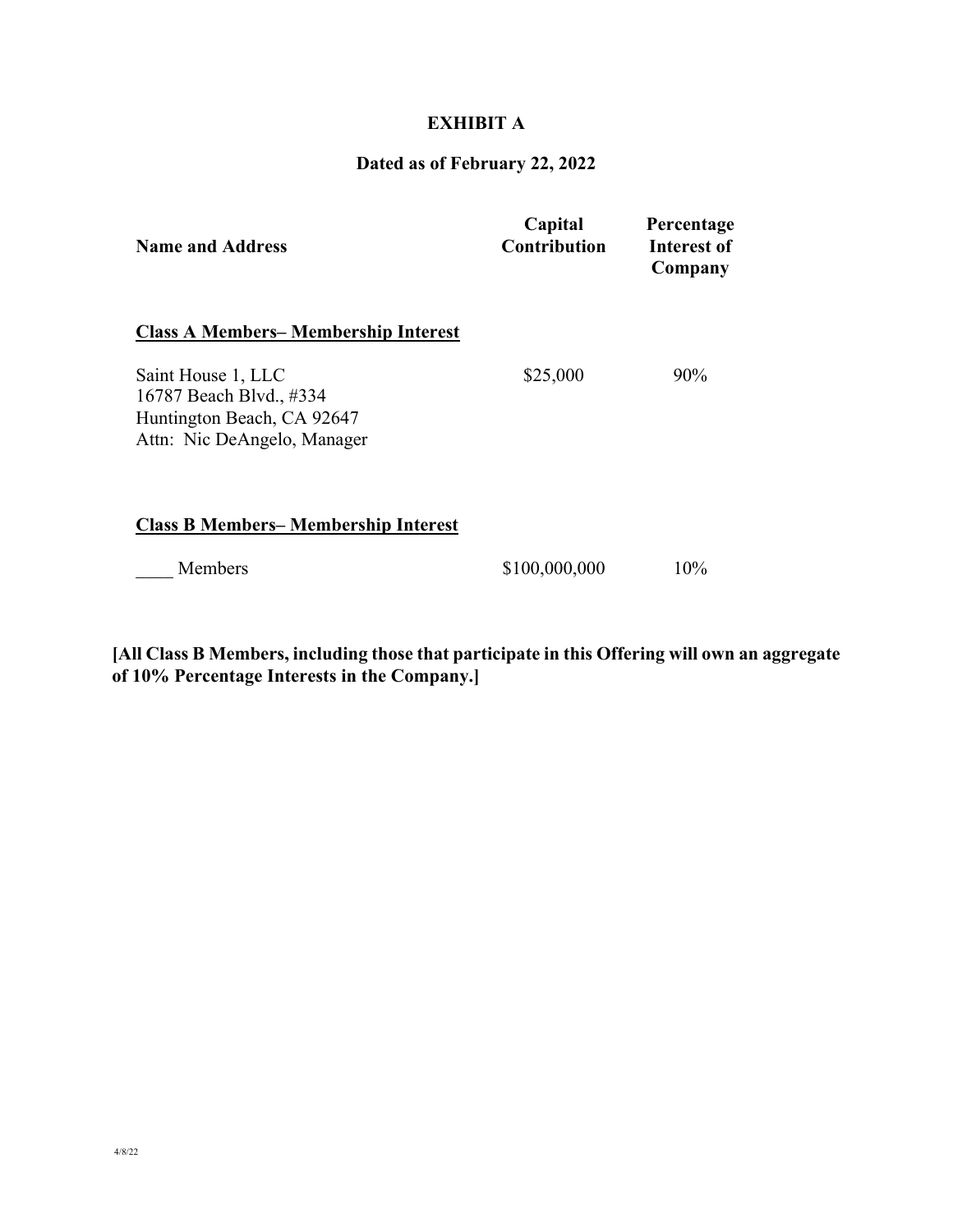#### **EXHIBIT B**

#### **Provisions Related to Maintenance of Capital Accounts and Allocation of Profits and Losses**

**B.1. Additional Definitions.** In addition to the terms defined in other provisions of this Agreement, the following terms shall have the meanings set forth below:

"**Adjusted Capital Account**" shall mean, with respect to any Member, the balance in the Member's Capital Account as of the end of the relevant taxable year, after giving effect to the following adjustments (i) increasing the Capital Account by any amounts that the Member is obligated to restore or is deemed to be obligated to restore pursuant to Regulation Sections 1.704-  $1(b)(2)(ii)(c)$ ,  $1.704-2(g)(1)$  and  $1.704-2(i)(5)$ ; and (ii) reducing the Capital Account by the items described in Regulation Sections  $1.704-1(b)(2)(ii)(d)(4)$ , (5) and (6).

"**Adjusted Capital Account Deficit**" means the deficit balance, if any, in a Member's Adjusted Capital Account." The foregoing definition of Adjusted Capital Account Deficit is intended to comply with the provisions of Regulation Section 1.704-1(b)(2)(ii)(d) and shall be interpreted consistently therewith.

"**Company Minimum Gain**" has the same meaning as "partnership minimum gain" set forth in Regulation Sections  $1.704-2(b)(2)$  and  $1.704-2(d)$ .

"**Depreciation**" shall mean for each taxable year or other period, an amount equal to the depreciation, amortization or other cost recovery deduction allowable with respect to an asset for such year or other period, except that if the Gross Asset Value of an asset differs from its adjusted basis for federal income tax purposes at the beginning of such year or other period, Depreciation shall be an amount which bears the same ratio to such beginning Gross Asset Value as the federal income tax depreciation, amortization, or other cost recovery deduction for such year or other period bears to such beginning adjusted tax basis; provided, however, that if the federal income tax depreciation, amortization or other cost recovery deduction for such year is zero, Depreciation shall be determined with reference to such beginning Gross Asset Value using any reasonable method selected by the Company Tax Representative, and if the Company uses the "remedial allocation method" under Regulation Section 1.704-3(d) with respect to any asset, Depreciation for that asset shall be computed in accordance with Regulation Section 1.704-3(d)(2).

"**Excess Nonrecourse Liabilities**" has the same meaning as set forth in Regulation Section  $1.752 - 3(a)(3)$ .

"**Gross Asset Value**" with respect to any asset shall mean the asset's adjusted basis for federal income tax purposes, except as follows:

(1) The initial Gross Asset Value of any asset contributed by a Member to the Company shall be the gross fair market value of the asset, as determined by the contributing Member and the Company.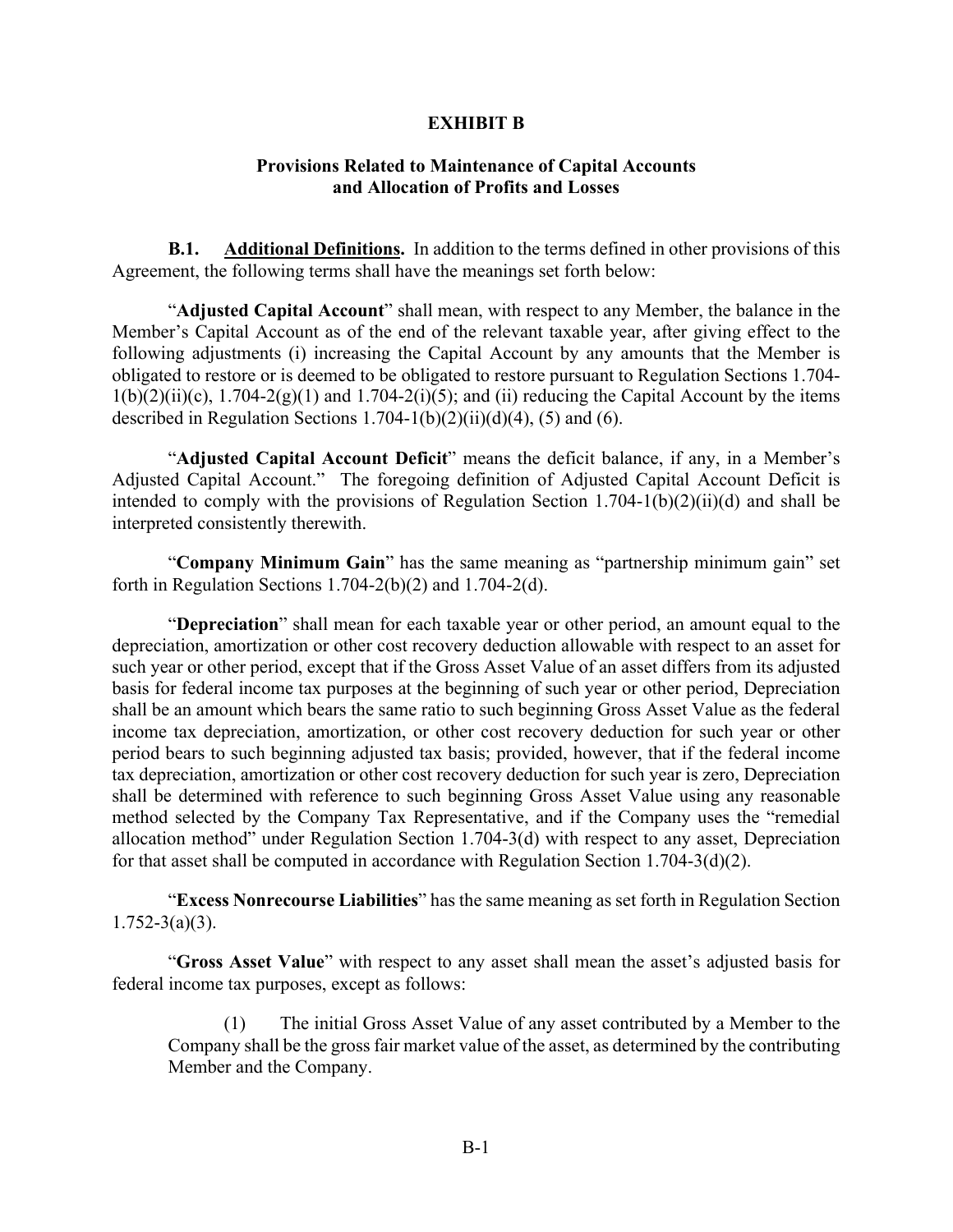(2) The Gross Asset Values of all Company assets shall be adjusted to equal their respective gross fair market values, as determined by the Company Tax Representative, as of the following times:

(i) the acquisition of an additional interest in the Company by any new or existing Member in exchange for more than a <u>de minimis</u> contribution of money or other property;

(ii) the distribution by the Company to a Member of more than a de minimis amount of money or other property as consideration for an interest in the Company;

(iii) the liquidation of the Company for federal income tax purposes within the meaning of Regulation Section  $1.704-1(b)(2)(ii)(g)$ ;

except that the adjustments pursuant to clauses (i) and (ii) above shall be made only if the Manager reasonably determines that such adjustments are necessary or appropriate to reflect the relative economic interests of the Members in the Company.

(3) The Gross Asset Value of any Company asset distributed to any Member shall be the gross fair market value of such asset on the date of distribution.

(4) The Gross Asset Values of Company assets shall be increased (or decreased) to reflect any adjustments to the adjusted basis of those assets pursuant to Code Section 734(b) or Code Section 743(b), but only to the extent that the adjustments are taken into account in determining Capital Accounts pursuant to Regulation Section 1.704- 1(b)(2)(iv)(m) and Section B.2, except that Gross Asset Values shall not be adjusted pursuant to this paragraph (4) to the extent the Manager determines that an adjustment pursuant to paragraph (2) is necessary or appropriate in connection with a transaction that would otherwise result in an adjustment pursuant to this paragraph (4).

(5) If the Gross Asset Value of an asset has been determined pursuant to paragraphs (1), (2), or (4), that Gross Asset Value shall thereafter be adjusted by the Depreciation taken into account with respect to that asset for purposes of computing Profits and Losses.

"**Member Nonrecourse Debt**" has the same meaning as "partner nonrecourse debt" set forth in Regulation Sections 1.704-2(b)(4) and 1.704-2(i).

"**Member Nonrecourse Debt Minimum Gain**" shall have the same meaning as "partner nonrecourse debt minimum gain" set forth in Regulation Section 1.704-2(i) and shall be determined in accordance with the principles of that Section.

"**Member Nonrecourse Deductions**" has the same meaning as "partner nonrecourse deductions" set forth in Regulation Sections 1.704-2(i)(1) and 1.704-2(i)(2).

"**Nonrecourse Deductions**" are deductions having the meaning set forth in Regulation Sections 1.704-2(b)(1) and 1.704-2(c).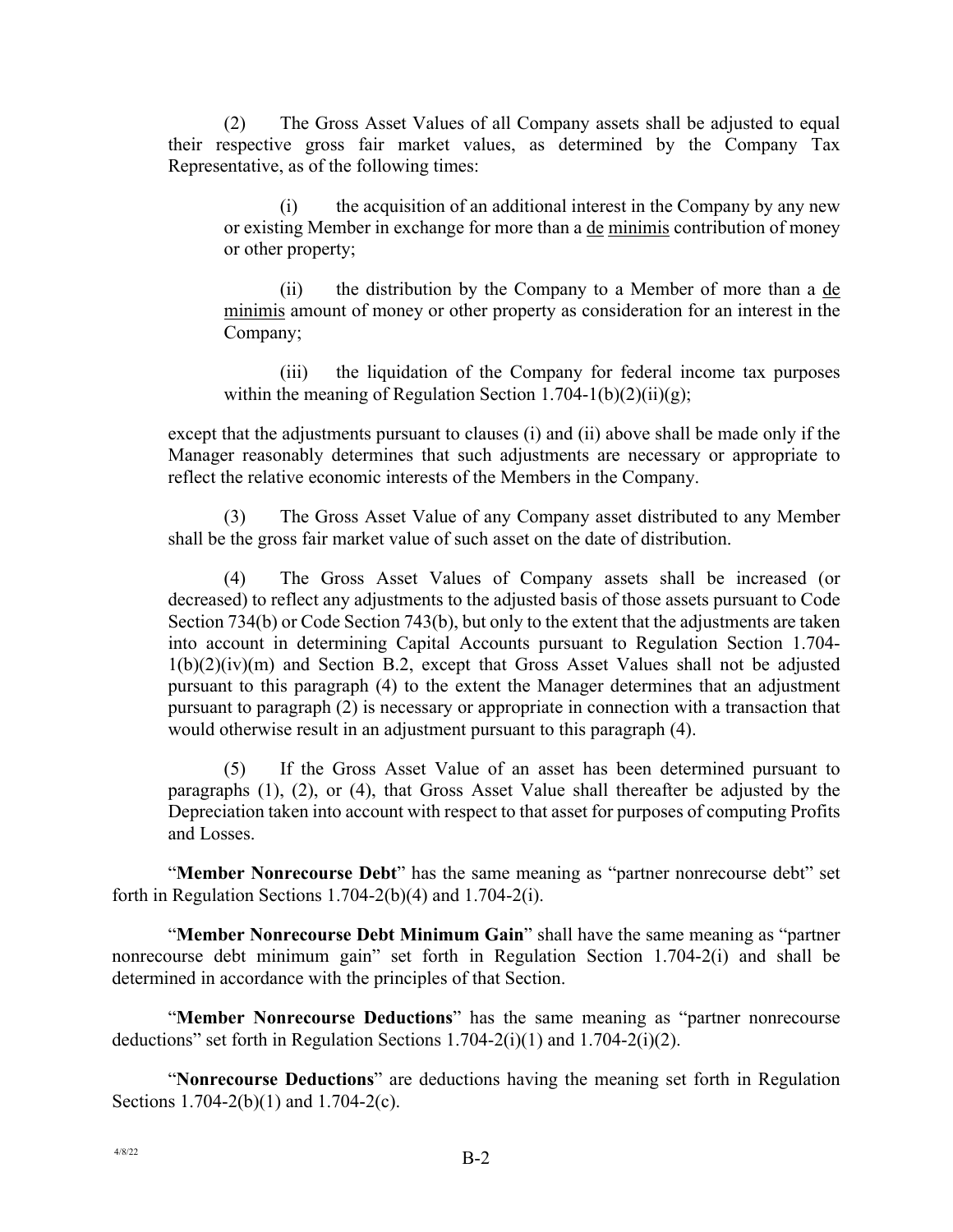"**Profits and Losses**" shall mean for each taxable year or other period, an amount equal to the Company's taxable income or loss for that year or period, determined in accordance with Code Section 703(a) (for these purposes, all items of income, gain, loss, or deduction required to be stated separately pursuant to Code Section 703(a)(1) shall be included in taxable income or loss), with the following adjustments:

(1) Any income of the Company that is exempt from federal income tax and not otherwise taken into account in computing Profits or Losses pursuant to the foregoing shall be added to such taxable income or loss.

(2) Any expenditures of the Company described in Code Section 705(a)(2)(B) or that are treated as Code Section  $705(a)(2)(B)$  expenditures pursuant to Regulation Section  $1.704-1(b)(2)(iv)(i)$  and not otherwise taken into account in computing Profits or Losses pursuant to the foregoing shall be subtracted from such taxable income or loss.

(3) In the event the Gross Asset Value of any Company asset is adjusted pursuant to paragraph (2), (3) or (4) of the definition of Gross Asset Value, the amount of the adjustment shall be taken into account as gain or loss from the disposition of the asset for purposes of computing Profits or Losses.

(4) Gain or loss resulting from any disposition of Company property with respect to which gain or loss is recognized for federal income tax purposes shall be computed by reference to the Gross Asset Value of the property disposed of, notwithstanding that the adjusted tax basis of the property differs from its Gross Asset Value.

(5) In lieu of the depreciation, amortization, and other cost recovery deductions taken into account in computing such taxable income or loss, there shall be taken into account Depreciation for the taxable year or other period, computed in accordance with the definition of Depreciation under this Agreement.

(6) Notwithstanding the above, any items that are specially allocated pursuant to Sections B.3 or B.4 shall not be taken into account in computing Profits and Losses.

"**Regulations**" means the regulations currently in force from time to time as final or temporary that have been issued by the U.S. Department of the Treasury pursuant to its authority under the Code. If a word or phrase is defined in this Agreement by cross-referencing the Regulations, then to the extent the context of this Agreement and the Regulations require, the term "Member" shall be substituted in the Regulations for the term "partner", the term "Company" shall be substituted in the Regulations for the term "partnership," and other similar conforming changes shall be deemed to have been made for purposes of applying the Regulations.

### **B.2. Preparation and Maintenance of Capital Accounts.**

(a) The Capital Account for each Member shall:

(1) be increased by (i) the amount of money contributed by that Member to the Company, (ii) the fair market value of property contributed by that Member to the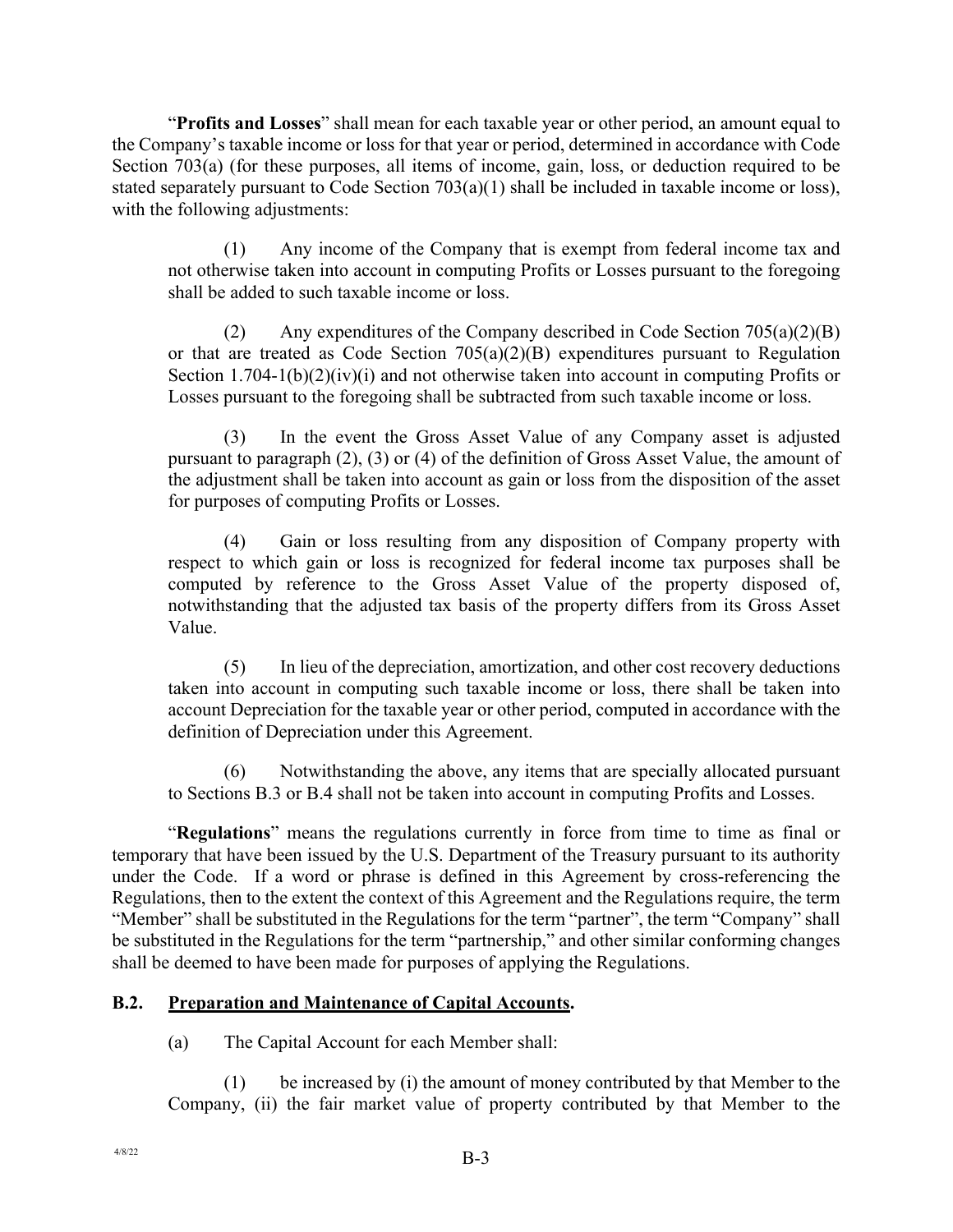Company (net of liabilities secured by the contributed property that the Company is considered to assume or take subject to under Section 752 of the Code), and (iii) allocations to that Member of Profits and any other Company income and gain (or items thereof), including loss and deduction described in Regulation Section 1.704-1(b)(2)(iv)(g), and

(2) be decreased by (i) the amount of money distributed to that Member by the Company, (ii) the fair market value of property distributed to that Member by the Company (net of liabilities secured by the distributed property that the Member is considered to assume or take subject to under Section 752 of the Code), and (iii) allocations of Losses and any other Company loss and deduction (or items thereof), including loss and deduction described in Regulation Section  $1.704-1(b)(2)(iv)(g)$ .

(b) The Members' Capital Accounts also shall be maintained and adjusted as permitted by the provisions of Regulation Section 1.704-1(b)(2)(iv)(f) and as required by the other provisions of Regulation Sections 1.704-1(b)(2)(iv) and 1.704-1(b)(4), including adjustments to reflect the allocations to the Members of depreciation, depletion, amortization, and gain or loss as computed for book purposes rather than the allocation of the corresponding items as computed for tax purposes, as required by Regulation Section 1.704-1(b)(2)(iv)(g). On the transfer or all or part of a Membership Interest, the Capital Account of the transferor that is attributable to the transferred Membership Interest or part thereof shall carry over to the transferee Member in accordance with the provisions of Regulation Section 1.704-1(b)(2)(iv)(1).

**B.3. Regulatory Allocations**. Notwithstanding **Section 5** of this Agreement and any other provision in this Exhibit B, the following special allocations shall be made in the following order:

**(a) Limitation on Allocation of Losses**. No Losses shall be allocated to a Member under Section 5 of the Agreement to the extent that such allocation would cause such Member to have an Adjusted Capital Account Deficit at the end of any taxable year. Losses that would have been allocated to a Member but for the preceding sentence shall be allocated (1) first, to Members with positive balances in their Adjusted Capital Accounts, in proportion to and to the extent thereof, and (2) thereafter, among the Members in accordance with their respective interests in the Company, in accordance with Regulation Section 1.704-1(b)(3).

**(b) Minimum Gain Chargeback.** If there is a net decrease in Company Minimum Gain during any Company taxable year, each Member shall be specially allocated items of Company income and gain for such year (and, if necessary, subsequent years) in accordance with Regulation Section 1.704-2(f). Allocations pursuant to the previous sentence shall be made in proportion to the respective amounts required to be allocated to each Member pursuant thereto. This Section B.3(b) is intended to comply with the minimum gain chargeback requirement in Regulation Section 1.704-2(f) and shall be interpreted consistently therewith.

**(c) Member Minimum Gain Chargeback.** If there is a net decrease in Member Nonrecourse Debt Minimum Gain attributable to a Member Nonrecourse Debt during any Company taxable year, each Member who has a share of the Member Nonrecourse Debt Minimum Gain attributable to such Member Nonrecourse Debt, determined in accordance with Regulation Section 1.704-2(i)(5), shall be specially allocated items of Company income and gain for such year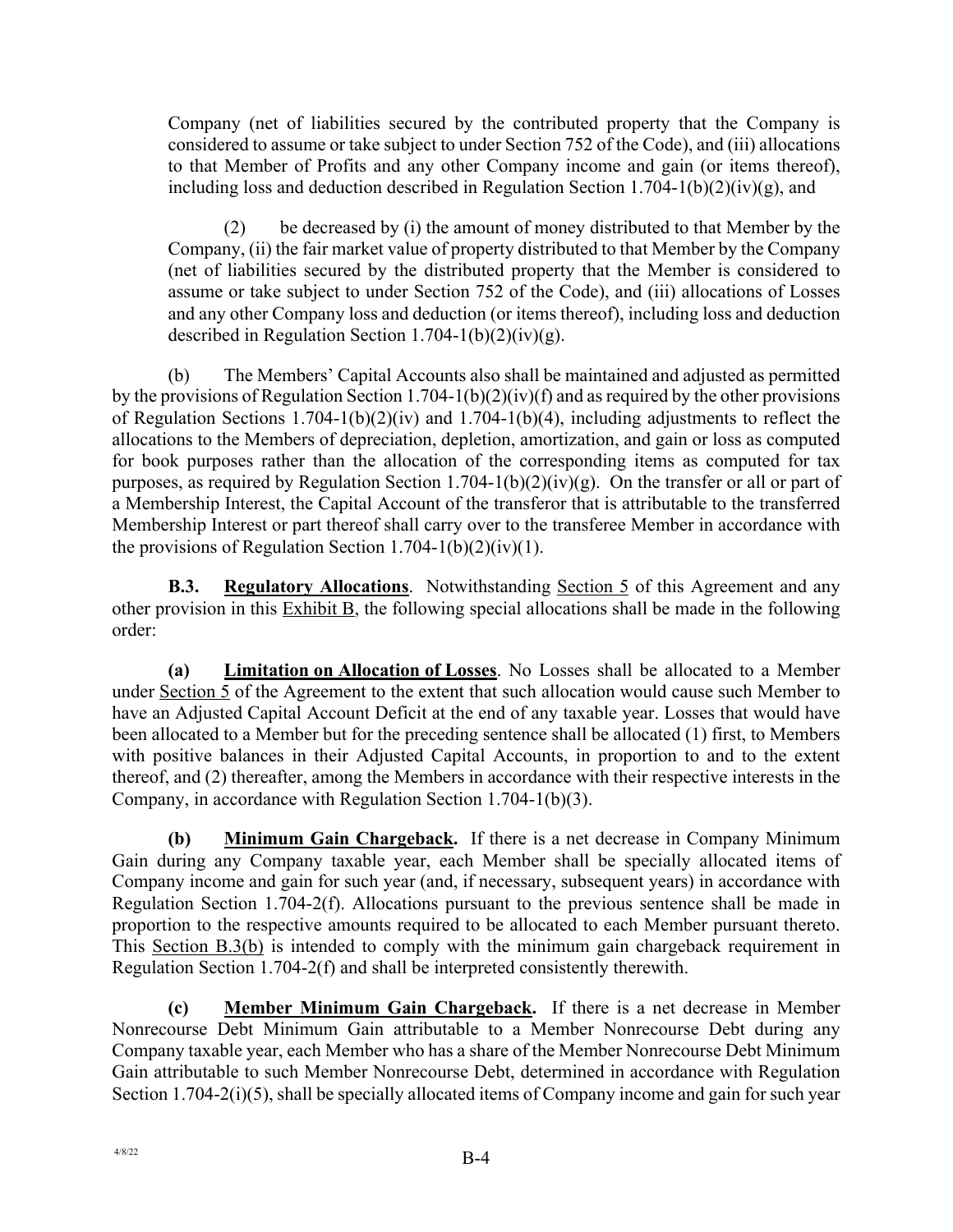(and, if necessary, subsequent years) in accordance with Regulation Section 1.704-2(i)(4). Allocations pursuant to the previous sentence shall be made in proportion to the respective amounts required to be allocated to each Member pursuant thereto. The items to be so allocated shall be determined in accordance with Regulation Section 1.704-2(i)(4). This Section B.3(c) is intended to comply with the minimum gain chargeback requirement in Regulation Section 1.704-  $2(i)(4)$  and shall be interpreted consistently therewith.

**(d) Qualified Income Offset.** If any Member unexpectedly receives any adjustments, allocations, or distributions described in Regulation Section 1.704-1(b)(2)(ii)(d)(4), 1.704-  $1(b)(2)(ii)(d)(5)$ , or  $1.704-1(b)(2)(ii)(d)(6)$  that would create an Adjusted Capital Account Deficit for such Member, items of Company income and gain shall be specially allocated to each such Member in an amount and manner sufficient to eliminate, to the extent required by the Treasury Regulations, the Adjusted Capital Account Deficit of such Member as quickly as possible, provided that an allocation pursuant to this Section B.3(d) shall be made if and only to the extent that such Member would have an Adjusted Capital Account Deficit after all other allocations provided for in this Agreement have been tentatively made as if this Section B.3(d) and Section B.3(e) were not in the Agreement.

**(e) Gross Income Allocation.** If any Member has an Adjusted Capital Account Deficit at the end of any Taxable Year, each such Member shall be specially allocated items of Company income and gain in the amount of such excess as quickly as possible, provided that an allocation pursuant to this Section B.3(e) shall be made if and only to the extent that such Member would have an Adjusted Capital Account Deficit after all other allocations provided for in this Agreement have been tentatively made as if this Section B.3(e) were not in the Agreement.

**(f) Nonrecourse Deductions.** Nonrecourse Deductions (and Excess Nonrecourse Liabilities) for any taxable year or other period shall be allocated among the Members in proportion to their respective Percentage Interests.

**(g) Member Nonrecourse Deductions.** Any Member Nonrecourse Deductions for any taxable year or other period shall be specially allocated to the Member who bears the economic risk of loss with respect to the Member Nonrecourse Debt to which such Member Nonrecourse Deductions are attributable in accordance with Regulation Section 1.704-2(i).

**(h) Curative Allocations.** The allocations set forth in Sections B.3(a) through B.3(g) (the "**Regulatory Allocations**") are intended to comply with certain requirements of Regulation Section 1.704-1(b). It is the intent of the Members that, to the extent possible, all Regulatory Allocations shall be offset either with other Regulatory Allocations or with special allocations of other items of Company income, gain, loss, or deduction pursuant to this Section B.3(h). Therefore, notwithstanding any other provision of this  $Exhibit B$  (other than the Regulatory Allocations), the Manager shall make such offsetting special allocations of Company income, gain, loss, or deduction in whatever manner he determines appropriate so that, after such offsetting allocations are made, a Member's Capital Account balance is, to the extent possible, equal to the Capital Account balance such Member would have had if the Regulatory Allocations were not part of this Agreement and all Company items were allocated pursuant to Section 5 of the Agreement. In exercising his discretion under this Section B.3(h), the Manager shall take into account any future Regulatory Allocations that, although not yet made, are likely to offset other Regulatory